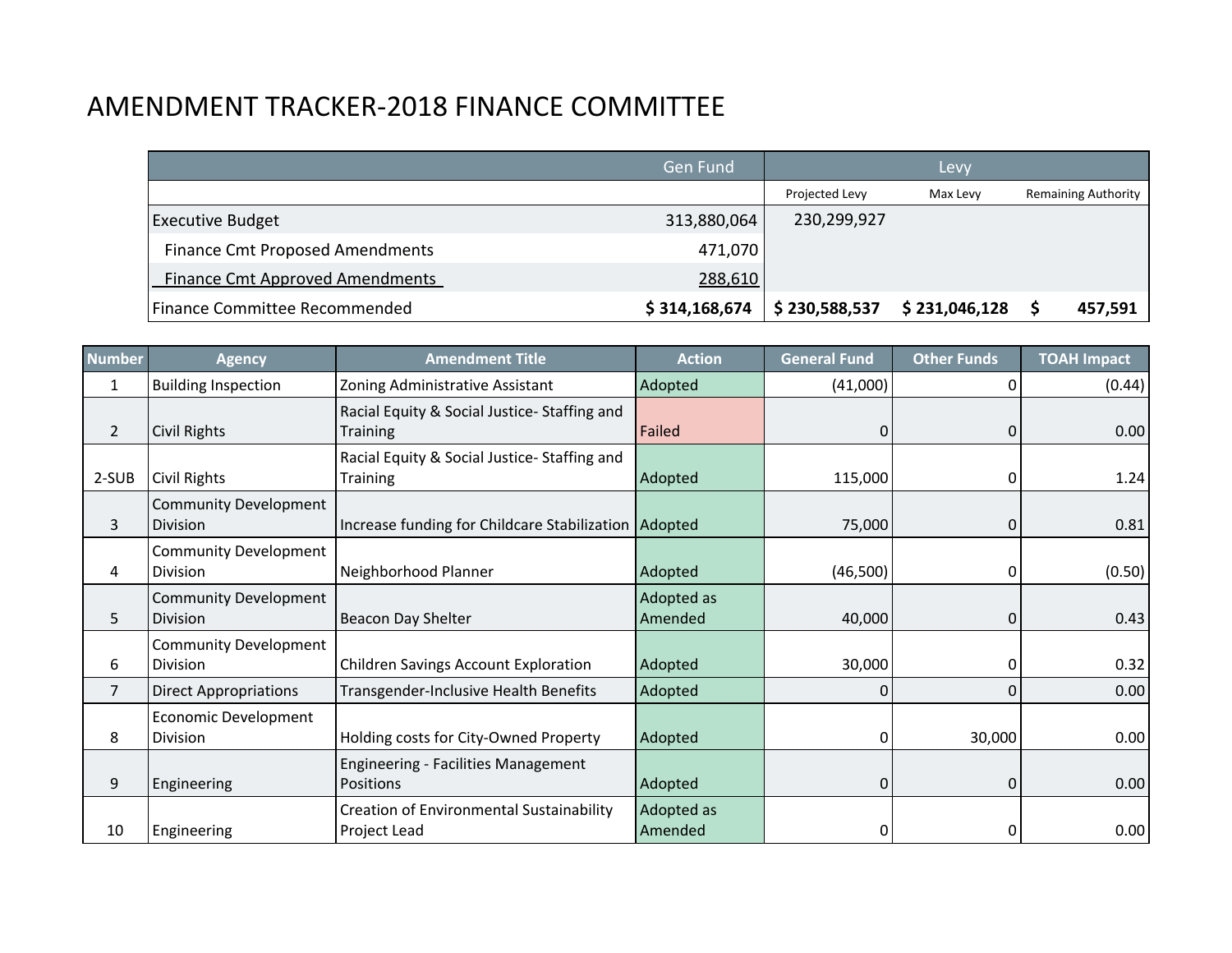# AMENDMENT TRACKER-2018 FINANCE COMMITTEE

|                                        | <b>Gen Fund</b> |                | Levy          |                            |
|----------------------------------------|-----------------|----------------|---------------|----------------------------|
|                                        |                 | Projected Levy | Max Levy      | <b>Remaining Authority</b> |
| <b>Executive Budget</b>                | 313,880,064     | 230,299,927    |               |                            |
| <b>Finance Cmt Proposed Amendments</b> | 471,070         |                |               |                            |
| <b>Finance Cmt Approved Amendments</b> | 288,610         |                |               |                            |
| Finance Committee Recommended          | \$314,168,674   | \$230,588,537  | \$231,046,128 | 457,591                    |

| <b>Number</b> | <b>Agency</b>                 | <b>Amendment Title</b>                               | <b>Action</b>                    | <b>General Fund</b> | <b>Other Funds</b> | <b>TOAH Impact</b> |
|---------------|-------------------------------|------------------------------------------------------|----------------------------------|---------------------|--------------------|--------------------|
| 11            | Fire                          | <b>Special Teams Training</b>                        | Adopted                          | 55,335              |                    | 0.60               |
| 12            | Fire                          | Fire Data Analyst Position                           | Failed                           | 62,460              |                    | 0.67               |
| 13            | Fire                          | <b>Fire Recruitment Process</b>                      | Adopted                          | 65,775              |                    | 0.71               |
| 14            | <b>Information Technology</b> | <b>Eliminate Communications Manager</b>              | Adopted                          | (90,000)            | 0                  | (0.97)             |
| 15            | Mayor                         | Reduce Travel & Training Budget in<br>Mayor's Office | Failed                           | (30,000)            | 0                  | (0.32)             |
| 16            | Parking                       | Residential Parking Permit Program                   | Adopted                          | 0                   | 0                  | 0.00               |
| 17            | Parks                         | Landscape Architect                                  | Adopted                          | 0                   | 0                  | 0.00               |
| 18            | Police                        | Naloxone Replacement Dispensers                      | Adopted                          | 10,000              |                    | 0.11               |
| 19            | Police                        | Increase City Match for COPS Grant                   | Failed                           | 400,000             | 0                  | 4.31               |
| 20            | <b>Public Health</b>          | Remove Funding for Violence Prevention<br>Program    | Failed                           | (250,000)           |                    | (2.69)             |
| 21            | <b>Traffic Engineering</b>    | <b>Pavement Marking Supplies</b>                     | Adopted                          | 25,000              | 0                  | 0.27               |
| 22            | Transportation                | <b>Transportation Department</b>                     | Adopted                          | 50,000              | 0                  | 0.54               |
|               |                               |                                                      | <b>Total Proposed Amendments</b> | \$<br>471,070       | \$<br>30,000       | \$<br>5.08         |
|               |                               |                                                      | <b>Total Approved Amendments</b> | \$<br>248,610       | \$<br>30,000       | 3.10               |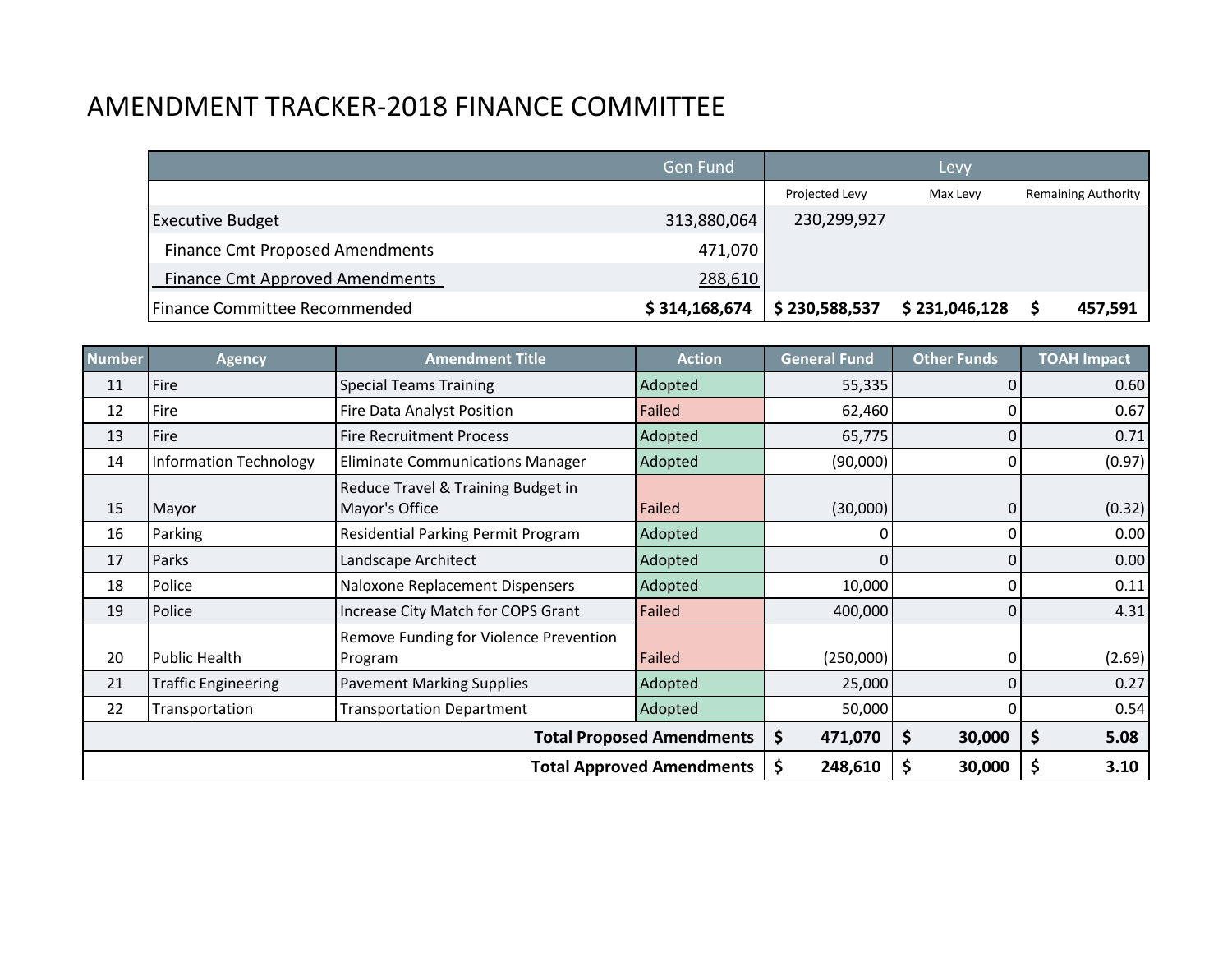**Amendment No.** 1

| <b>Amendment Title:</b> | Zoning Administrative Assistant |
|-------------------------|---------------------------------|
| Agency:                 | <b>Building Inspection</b>      |
| Sponsor:                | Alder Verveer                   |
| Co-Sponsor (s):         | Alder Hall                      |

#### *Amendment*

### **Amendment Narrative**

Add \$62,000 in Building Inspection to create a Zoning Administrative Assistant position to assist with the development review process. Increase assumed revenue from Building Permits by \$103,000 through increasing the Zoning Review Fee and initiating an Early Start Permit fee; the proposed fee changes are subject to Common Council approval of an ordinance revision approving the proposed modifications.

| <b>Amendment by Funding Source</b> |                     |                    |  |
|------------------------------------|---------------------|--------------------|--|
|                                    | <b>General Fund</b> | <b>Other Funds</b> |  |
| Revenue                            | $-103,000$          |                    |  |
| Expenditure                        | 62,000              |                    |  |
| <b>TOTAL</b>                       | $-541,000$          | sc                 |  |
| TOAH Impact                        | 5044                |                    |  |

| <b>Amendment by Major</b> |                           |            |
|---------------------------|---------------------------|------------|
|                           | <b>Permanent Salaries</b> | 47,000     |
|                           | <b>Fringe Benefits</b>    | 15,000     |
|                           | Supplies                  | 0          |
|                           | <b>Purchased Services</b> | 0          |
|                           | Other                     | (103,000)  |
|                           | Total:                    | $-541,000$ |

| Action:  |     | Adopted   |                   |
|----------|-----|-----------|-------------------|
| Vote:    |     | $5 - 1$   |                   |
|          | Yes | <b>No</b> | <b>Not Voting</b> |
|          |     | Eskrich   |                   |
| McKinney |     |           |                   |
| Rummel   |     |           |                   |
| Skidmore |     |           |                   |
| Verveer  |     |           |                   |
| Wood     |     |           |                   |
|          |     |           | Soglin            |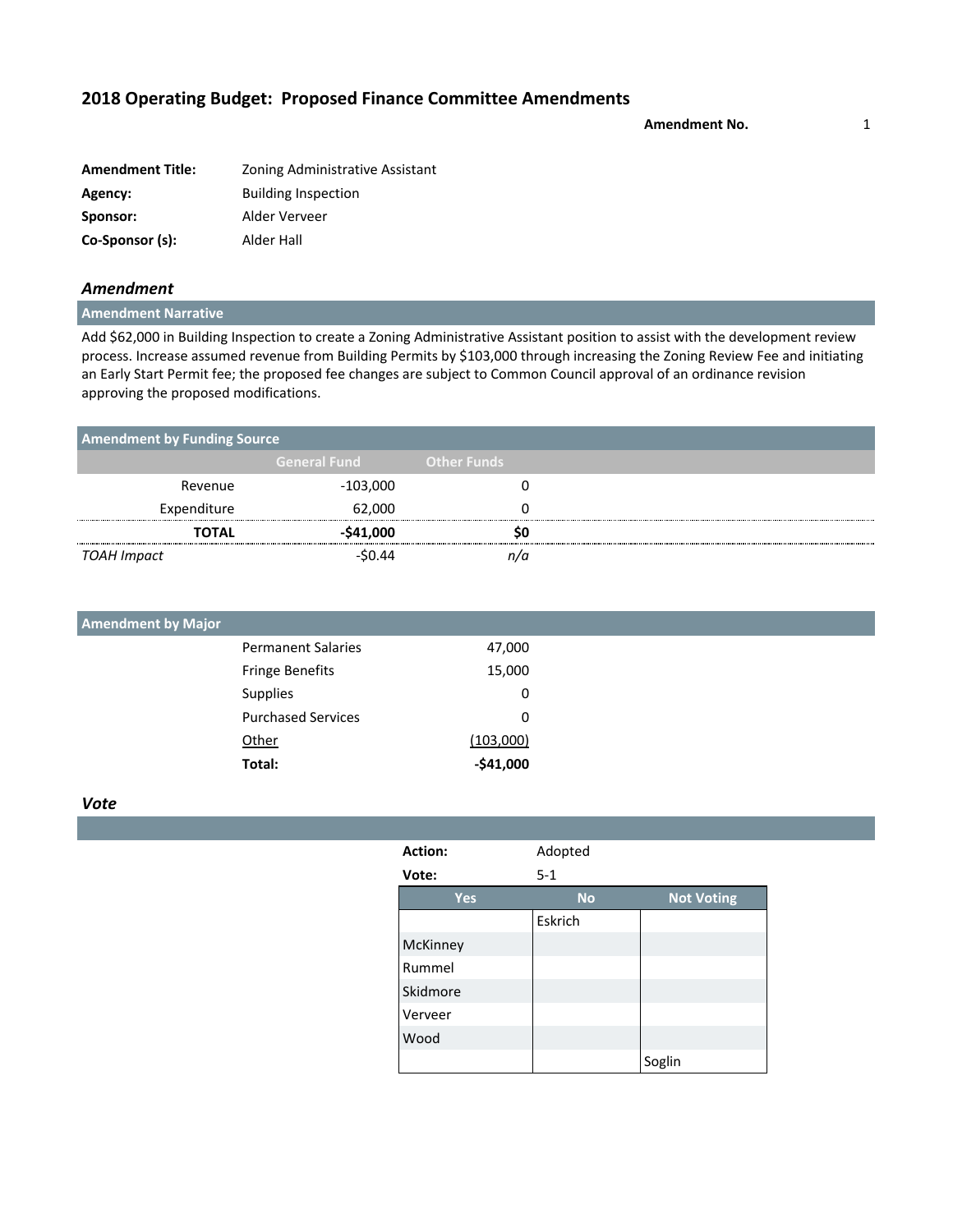**Amendment No.** 2-Sub

| <b>Amendment Title:</b> | Racial Equity & Social Justice-Staffing and Training |
|-------------------------|------------------------------------------------------|
| Agency:                 | Civil Rights                                         |
| Sponsor:                | Alder McKinney                                       |
| Co-Sponsor (s):         |                                                      |

#### *Amendment*

### **Amendment Narrative**

Add \$115,000 to the Department of Civil Rights to support Racial Equity and Social Justice (RESJ). These funds will be used for the creation of a 1.0 FTE Program Assistant 1 (\$70,000), a potential reclassification of the current Equity Coordinator (\$15,000), and increased funding for training and programming (\$30,000).

| <b>Amendment by Funding Source</b> |                     |                    |  |  |  |  |
|------------------------------------|---------------------|--------------------|--|--|--|--|
|                                    | <b>General Fund</b> | <b>Other Funds</b> |  |  |  |  |
| Revenue                            |                     |                    |  |  |  |  |
| Expenditure                        | 115,000             |                    |  |  |  |  |
| <b>TOTAL</b>                       | \$115,000           |                    |  |  |  |  |
| TOAH Impact                        | \$1 24              |                    |  |  |  |  |

| <b>Amendment by Major</b> |                |
|---------------------------|----------------|
| <b>Permanent Salaries</b> | 65,000         |
| <b>Fringe Benefits</b>    | 20,000         |
| Supplies                  | 0              |
| <b>Purchased Services</b> | 30,000         |
| Other                     | $\overline{0}$ |
| Total:                    | \$115,000      |

| Action:    | Adopted   |                   |
|------------|-----------|-------------------|
| Vote:      | Roll Call |                   |
| <b>Yes</b> | <b>No</b> | <b>Not Voting</b> |
| Eskrich    |           |                   |
| McKinney   |           |                   |
| Rummel     |           |                   |
| Skidmore   |           |                   |
| Verveer    |           |                   |
| Wood       |           |                   |
|            |           | Soglin            |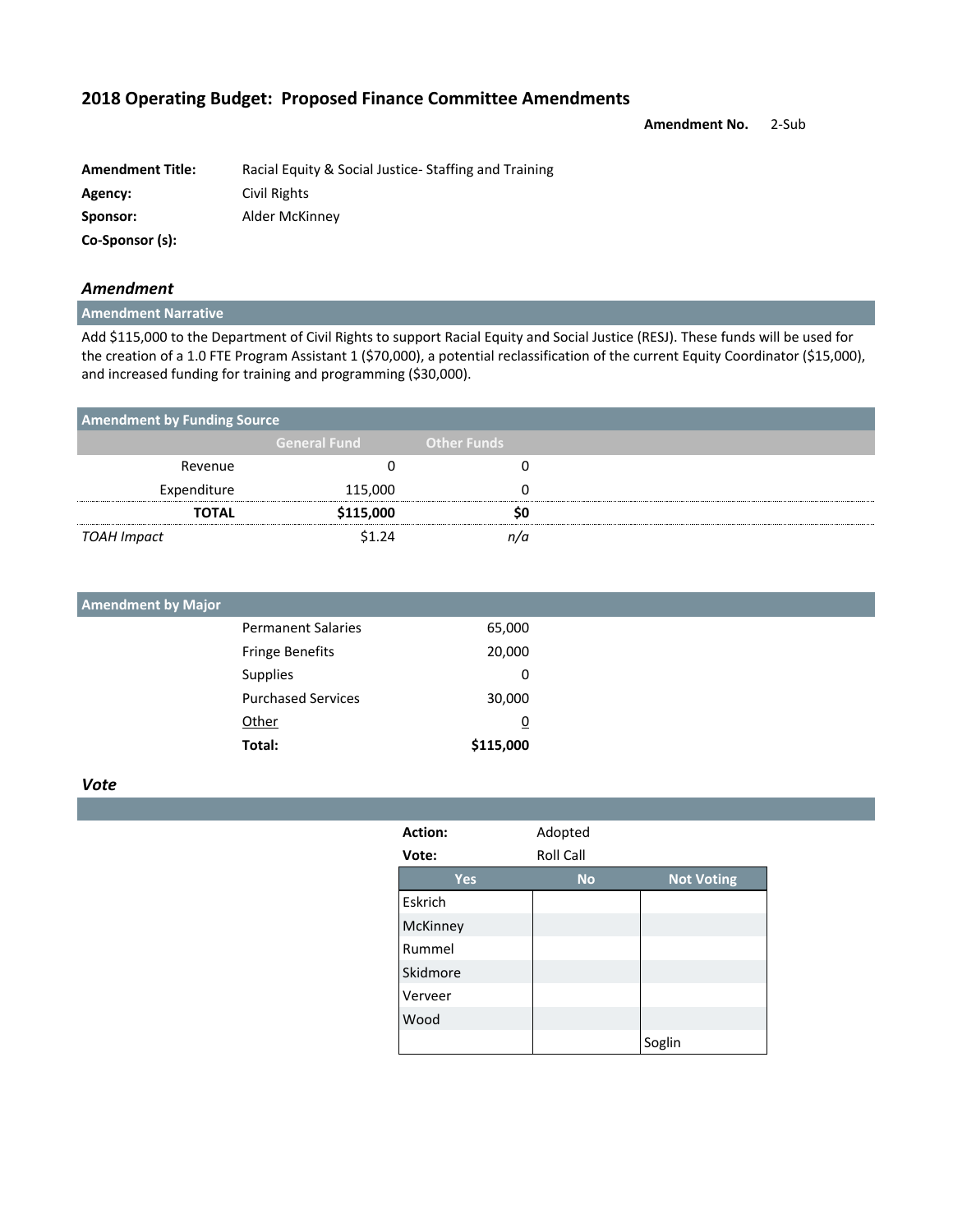**Amendment No.** 3

| <b>Amendment Title:</b> | Increase funding for Childcare Stabilization |
|-------------------------|----------------------------------------------|
| Agency:                 | <b>Community Development Division</b>        |
| Sponsor:                | Alder Eskrich                                |
| Co-Sponsor (s):         | Alder Bidar-Sielaff, Alder DeMarb            |

### *Amendment*

### **Amendment Narrative**

Increase the funding for the Childcare Stabilization Program by \$75,000 from \$110,000 to \$185,000.

| <b>Amendment by Funding Source</b> |                     |                    |
|------------------------------------|---------------------|--------------------|
|                                    | <b>General Fund</b> | <b>Other Funds</b> |
| Revenue                            |                     |                    |
| Expenditure                        | 75,000              |                    |
| <b>TOTAL</b>                       | \$75,000            | so                 |
| TOAH Impact                        | \$0.81              |                    |

| <b>Amendment by Major</b> |                           |          |
|---------------------------|---------------------------|----------|
|                           | <b>Permanent Salaries</b> | 0        |
|                           | Fringe Benefits           | 0        |
|                           | Supplies                  | 0        |
|                           | <b>Purchased Services</b> | 75,000   |
|                           | Other                     | <u>0</u> |
|                           | Total:                    | \$75,000 |

| <b>Action:</b> | Adopted   |
|----------------|-----------|
| Vote:          | Unanimous |
|                |           |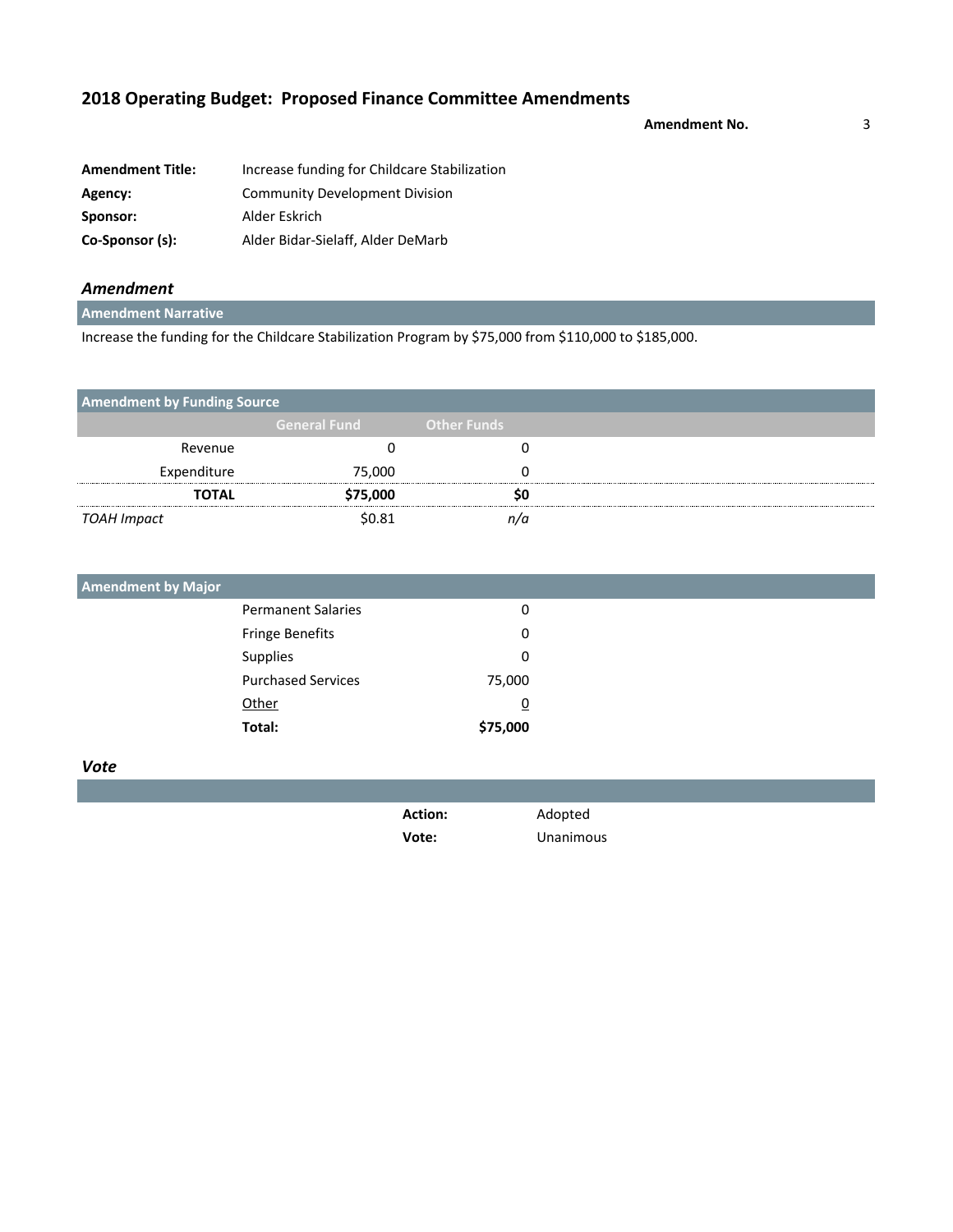**Amendment No.** 4

| <b>Amendment Title:</b> | Neighborhood Planner                  |
|-------------------------|---------------------------------------|
| Agency:                 | <b>Community Development Division</b> |
| Sponsor:                | Alder Eskrich                         |
| Co-Sponsor (s):         | Alder Bidar-Sielaff, Alder DeMarb     |

### *Amendment*

#### **Amendment Narrative**

Reduce funding for the Neighborhood Planning position within the Community Development Division to assume the position will be filled for half of 2018. Also, update the functions of this position to include the following duties: Implementing the CDD Funding Process Study Recommendations, including a focus on neighborhood center development and funding streams. Classification of the position will be subject to City policies and procedures.

| <b>Amendment by Funding Source</b> |                     |                    |
|------------------------------------|---------------------|--------------------|
|                                    | <b>General Fund</b> | <b>Other Funds</b> |
| Revenue                            |                     |                    |
| Expenditure                        | -46,500             |                    |
| <b>TOTAL</b>                       | $-$ \$46,500        |                    |
| TOAH Impact                        | -\$0.50             |                    |

| <b>Amendment by Major</b> |                |
|---------------------------|----------------|
| <b>Permanent Salaries</b> | $-36,500$      |
| <b>Fringe Benefits</b>    | $-10,000$      |
| Supplies                  | 0              |
| <b>Purchased Services</b> | 0              |
| Other                     | $\overline{0}$ |
| Total:                    | $-$46,500$     |

| Action:  | Adopted   |                   |
|----------|-----------|-------------------|
| Vote:    | $5 - 1$   |                   |
| Yes      | <b>No</b> | <b>Not Voting</b> |
| Eskrich  |           |                   |
|          | McKinney  |                   |
| Rummel   |           |                   |
| Skidmore |           |                   |
| Verveer  |           |                   |
| Wood     |           |                   |
|          |           | Soglin            |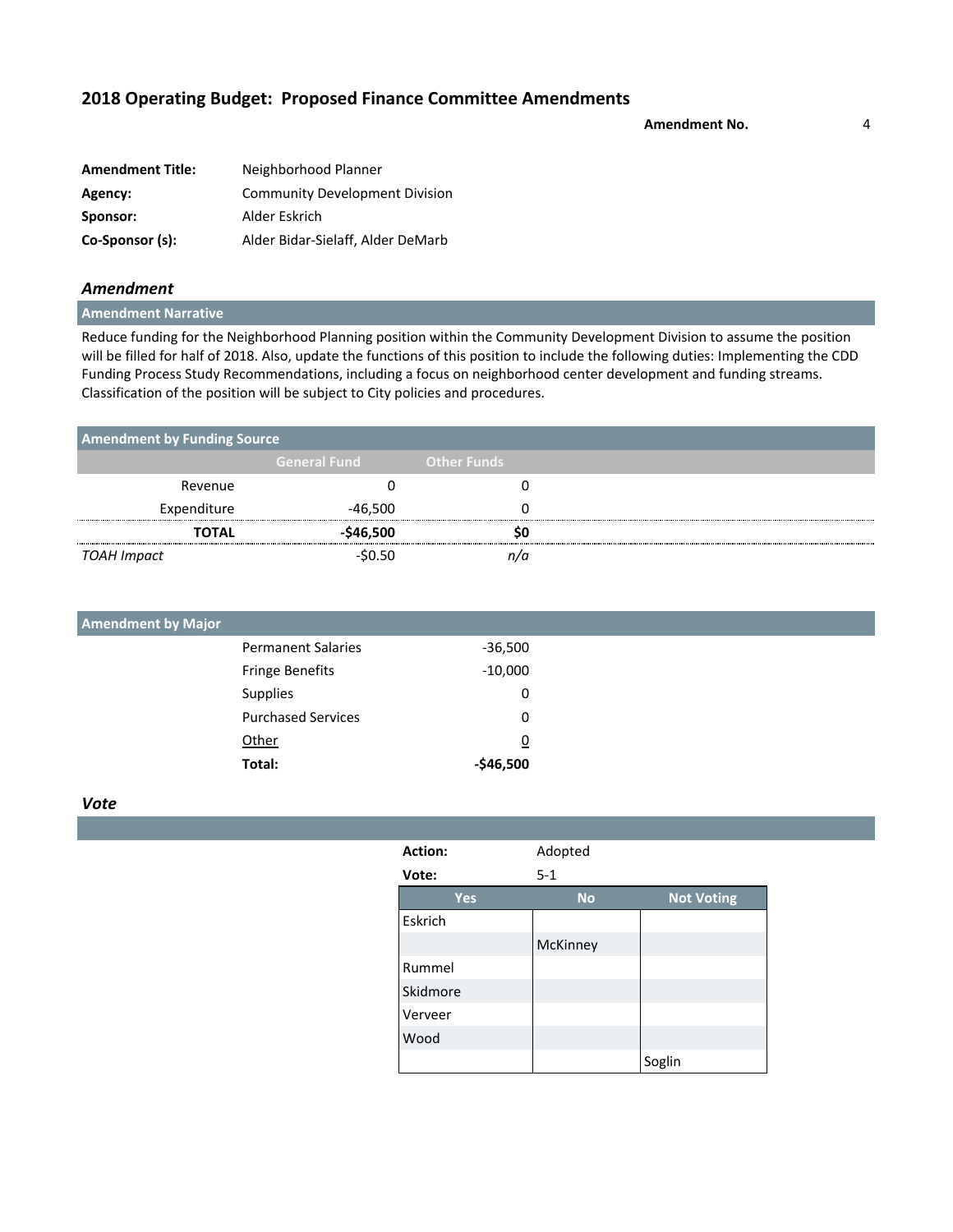**Amendment No.** 5

| <b>Amendment Title:</b> | Beacon Day Shelter                                       |  |
|-------------------------|----------------------------------------------------------|--|
| Agency:                 | <b>Community Development Division</b>                    |  |
| Sponsor:                | Alder Wood                                               |  |
| Co-Sponsor (s):         | Alder McKinney, Alder Eskrich, Alder Rummel, Alder Phair |  |

### *Amendment*

### **Amendment Narrative**

Increase City funding for the Beacon Day Resource Center by \$40,000 from \$110,000 to \$150,000 annually. This funding will be ongoing.

| <b>Amendment by Funding Source</b> |                     |                    |  |
|------------------------------------|---------------------|--------------------|--|
|                                    | <b>General Fund</b> | <b>Other Funds</b> |  |
| Revenue                            |                     |                    |  |
| Expenditure                        | 40,000              |                    |  |
| <b>TOTAL</b>                       | \$40,000            |                    |  |
| TOAH Impact                        | \$0.43              |                    |  |

| <b>Amendment by Major</b> |                           |          |
|---------------------------|---------------------------|----------|
|                           | <b>Permanent Salaries</b> | 0        |
|                           | Fringe Benefits           | 0        |
|                           | Supplies                  | 0        |
|                           | <b>Purchased Services</b> | 40,000   |
|                           | Other                     | <u>0</u> |
|                           | Total:                    | \$40,000 |

| <b>Action:</b> | Adopted as Amended                                                     |
|----------------|------------------------------------------------------------------------|
| Vote:          | Unanimous                                                              |
|                | <b>Amended Langauge:</b> The City urges Catholic Charities to consider |
|                | overnight storage at the Beacon.                                       |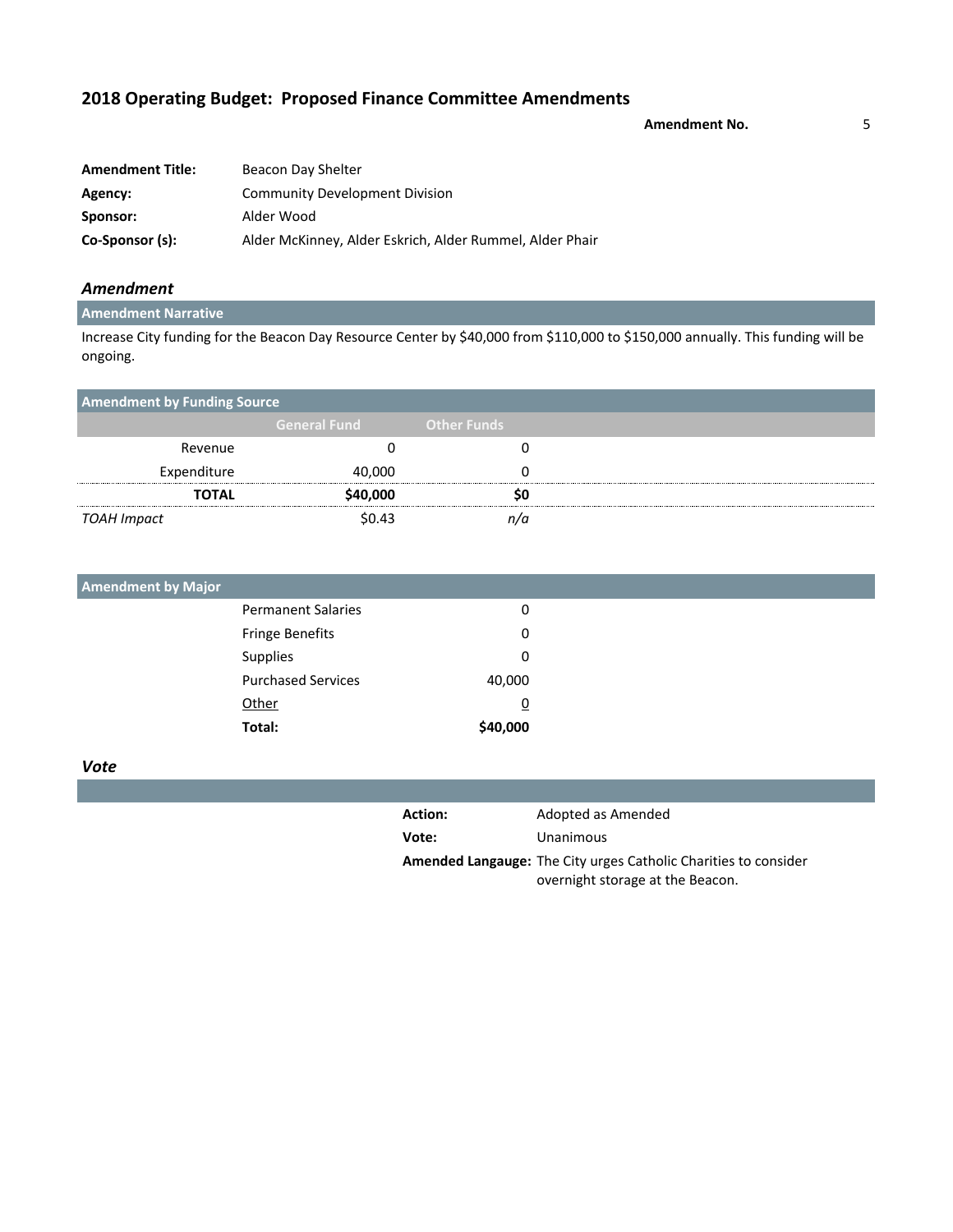**Amendment No.** 6

| <b>Amendment Title:</b> | <b>Children Savings Account Exploration</b> |
|-------------------------|---------------------------------------------|
| Agency:                 | <b>Community Development Division</b>       |
| Sponsor:                | Alder Rummel                                |
| Co-Sponsor (s):         | Alder McKinney, Alder Cheeks                |

### *Amendment*

**Amendment Narrative**

Appropriate \$30,000 within the Community Development Division-Community Support Services (Early Childcare Unit) to secure a consultant contract to draft a project plan establishing Children's Savings Accounts for all kindergarten students in Madison's public schools to attend college or continuing education. Funding for the consultant will be one-time in 2018.

| <b>Amendment by Funding Source</b> |                     |                    |
|------------------------------------|---------------------|--------------------|
|                                    | <b>General Fund</b> | <b>Other Funds</b> |
| Revenue                            |                     |                    |
| Expenditure                        | 30,000              |                    |
| TOTAL                              | \$30,000            |                    |
| TOAH Impact                        | \$በ 32              |                    |

| <b>Amendment by Major</b> |                           |          |
|---------------------------|---------------------------|----------|
|                           | <b>Permanent Salaries</b> | 0        |
|                           | Fringe Benefits           | 0        |
|                           | Supplies                  | 0        |
|                           | <b>Purchased Services</b> | 30,000   |
|                           | Other                     | <u>0</u> |
|                           | Total:                    | \$30,000 |

*Vote*

**Action:** Adopted

**Vote:** Unanimous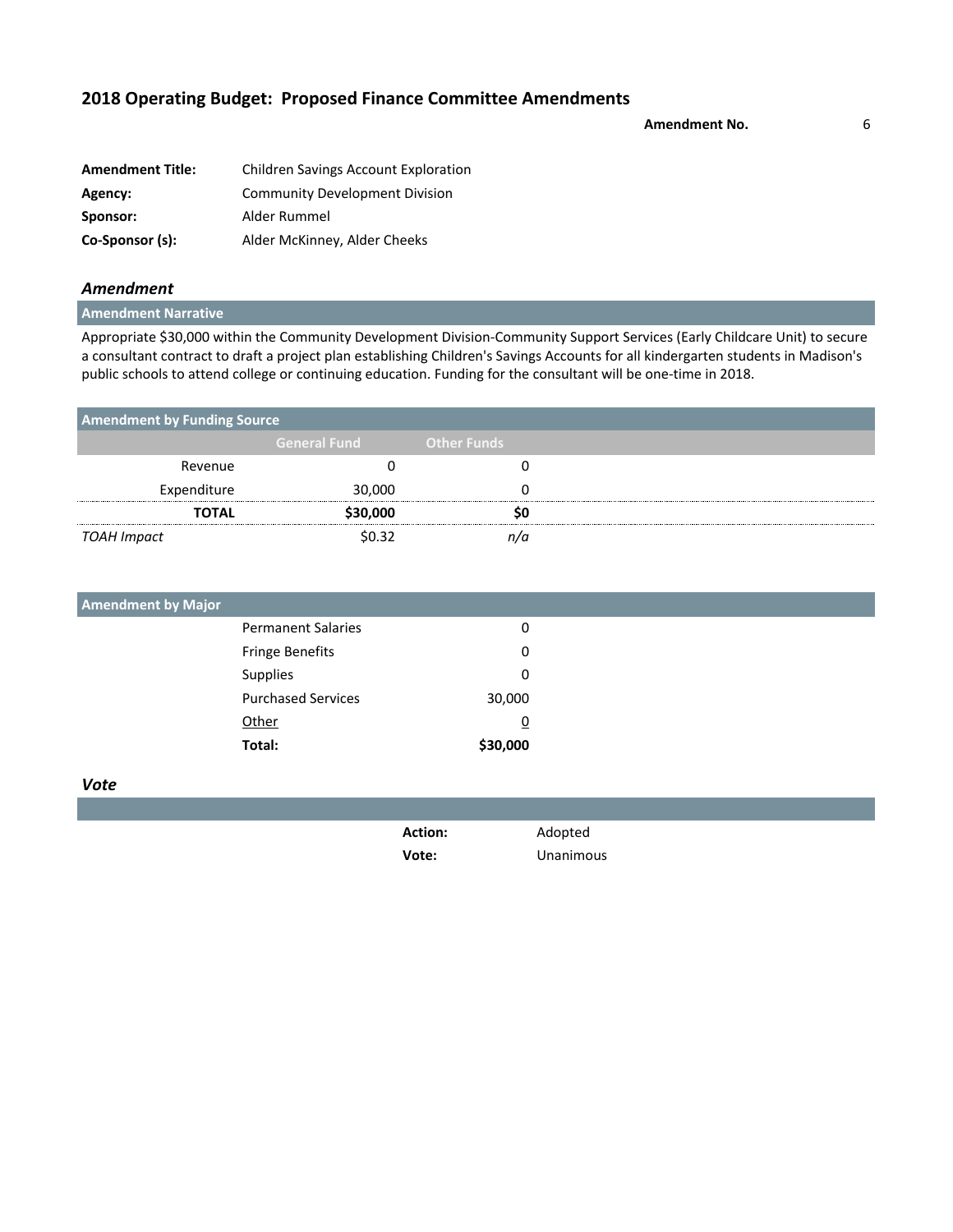**Amendment No.** 7

| <b>Amendment Title:</b> | Transgender-Inclusive Health Benefits |
|-------------------------|---------------------------------------|
| Agency:                 | Direct Appropriations                 |
| Sponsor:                | Alder Verveer                         |
| Co-Sponsor (s):         | Alder Hall                            |

### *Amendment*

### **Amendment Narrative**

Add language to Health Insurance-Domestic Partnerships within Supplemental Compensation to include Transgender-Inclusive Health Benefits. Under this program the City will provide a reimbursement benefit for employees to receive transition-related health care.

| <b>Amendment by Funding Source</b> |                     |             |
|------------------------------------|---------------------|-------------|
|                                    | <b>General Fund</b> | Other Funds |
| Revenue                            |                     |             |
| Expenditure                        |                     |             |
| <b>TOTAL</b>                       |                     |             |
| TOAH Impact                        | \$0.00              |             |

| <b>Amendment by Major</b> |                |  |
|---------------------------|----------------|--|
| <b>Permanent Salaries</b> | 0              |  |
| Fringe Benefits           | 0              |  |
| Supplies                  | 0              |  |
| <b>Purchased Services</b> | 0              |  |
| Other                     | $\overline{0}$ |  |
| Total:                    | \$0            |  |

*Vote*

**Action:** Adopted

**Vote:** Unanimous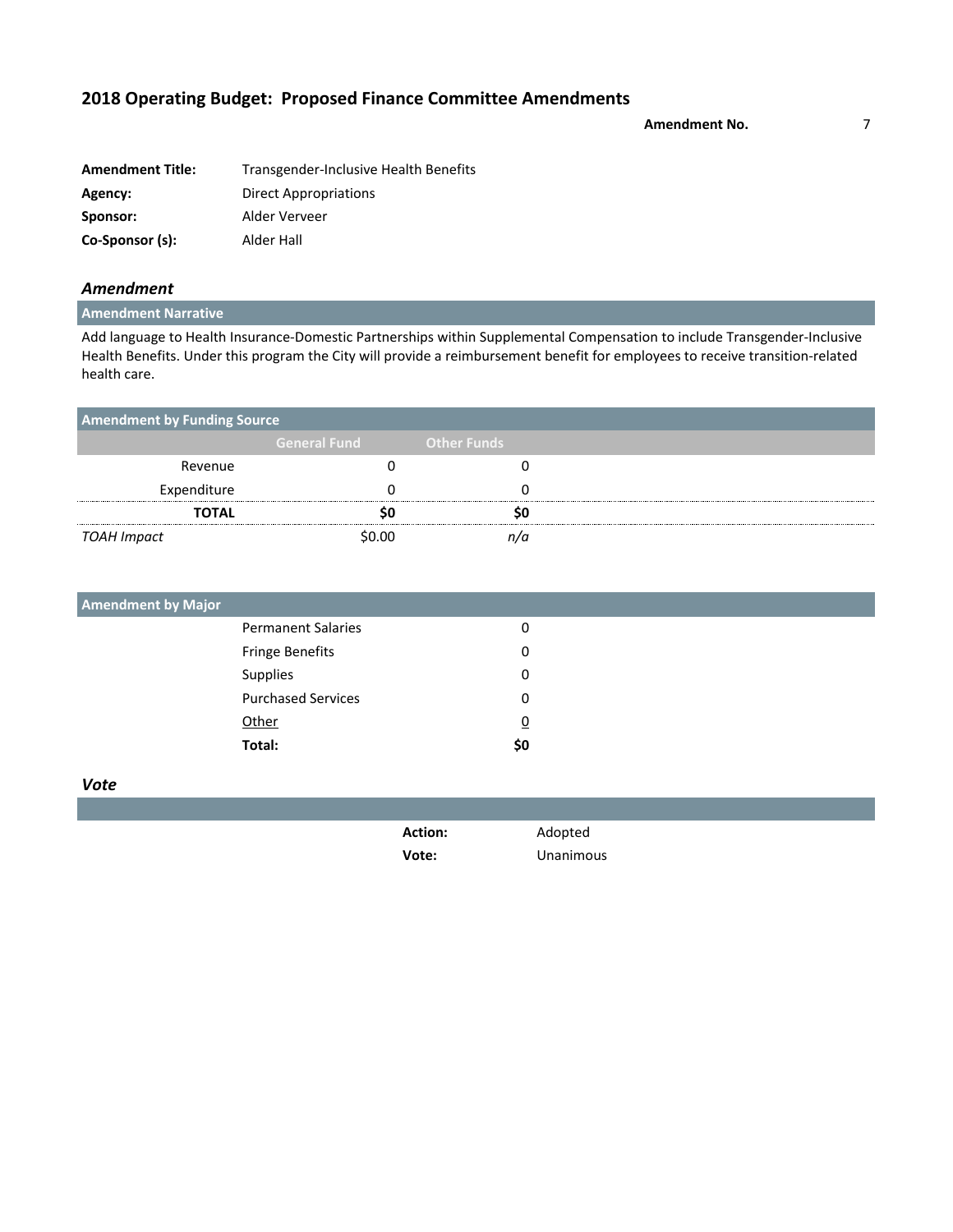**Amendment No.** 8

| <b>Amendment Title:</b> | Holding costs for City-Owned Property |
|-------------------------|---------------------------------------|
| Agency:                 | Economic Development Division         |
| Sponsor:                | Mayor Soglin                          |
| Co-Sponsor (s):         |                                       |

### *Amendment*

### **Amendment Narrative**

Appropriate \$30,000 from the General Land Acquistion Fund for holding costs associated with city-owned property in the Owl Creek neighborhood.

| <b>Amendment by Funding Source</b> |                     |                    |  |
|------------------------------------|---------------------|--------------------|--|
|                                    | <b>General Fund</b> | <b>Other Funds</b> |  |
| Revenue                            |                     | $-30,000$          |  |
| Expenditure                        |                     | 30,000             |  |
| <b>TOTAL</b>                       |                     |                    |  |
| TOAH Impact                        | \$0.00              |                    |  |

| <b>Amendment by Major</b> |          |
|---------------------------|----------|
| <b>Permanent Salaries</b> | 0        |
| Fringe Benefits           | 0        |
| Supplies                  | 30,000   |
| <b>Purchased Services</b> | 0        |
| Other                     | <u>0</u> |
| Total:                    | \$30,000 |

#### *Vote*

| <b>Action:</b> | Adopted   |
|----------------|-----------|
| Vote:          | Unanimous |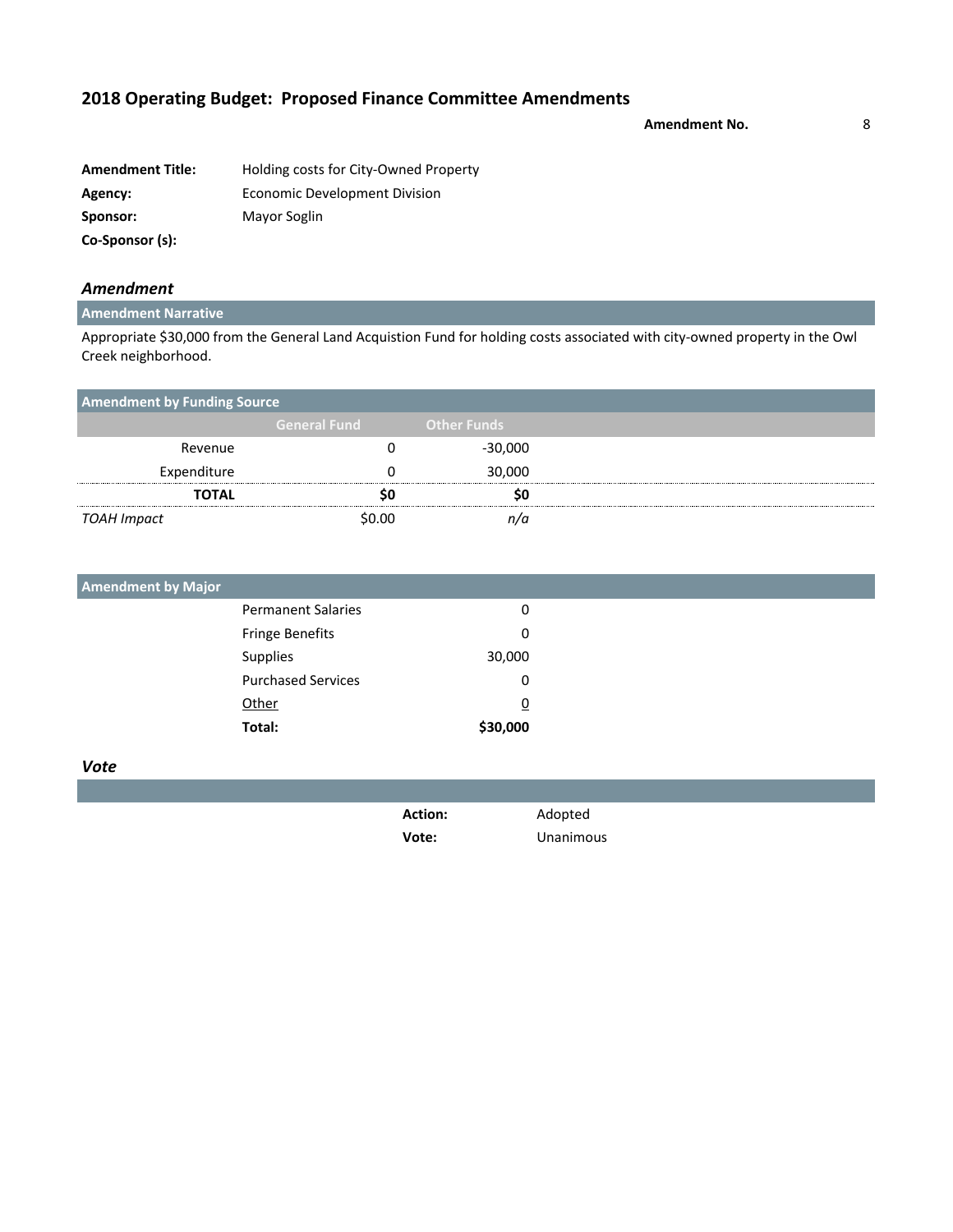**Amendment No.** 9

| <b>Amendment Title:</b> | <b>Engineering - Facilities Management Positions</b> |
|-------------------------|------------------------------------------------------|
| Agency:                 | Engineering                                          |
| Sponsor:                | Mayor Soglin                                         |
| Co-Sponsor (s):         | Alder Eskrich                                        |

### *Amendment*

**Amendment Narrative**

Create two new FTEs in Engineering Division-Facilities Management for work associated with facility capital projects planned in the 2018 Capital Improvement Plan (CIP). The two newly created positions are a 1.0 FTE Engineer 1 and a 1.0 FTE Program Assistant 1. Additionally, authorize a double fill for 1.0 FTE Engineer 3 with an Architect 3 for all of 2018. Reduce the hourly wages budget by \$13,335. The estimated cost of these positions is \$219,213; no additional appropriation is required, costs associated with the positions will be absorbed by adjusting salary allocations to the capital budget.

| <b>Amendment by Funding Source</b> |                     |                    |  |
|------------------------------------|---------------------|--------------------|--|
|                                    | <b>General Fund</b> | <b>Other Funds</b> |  |
| Revenue                            |                     |                    |  |
| Expenditure                        |                     |                    |  |
| <b>TOTAL</b>                       |                     |                    |  |
| TOAH Impact                        | \$N NN              |                    |  |

| <b>Amendment by Major</b> |     |  |
|---------------------------|-----|--|
| <b>Permanent Salaries</b> | 0   |  |
| Fringe Benefits           | 0   |  |
| Supplies                  | 0   |  |
| <b>Purchased Services</b> | 0   |  |
| Other                     | ₫   |  |
| Total:                    | \$0 |  |
|                           |     |  |

| <b>Action:</b> | Adopted   |
|----------------|-----------|
| Vote:          | Unanimous |
|                |           |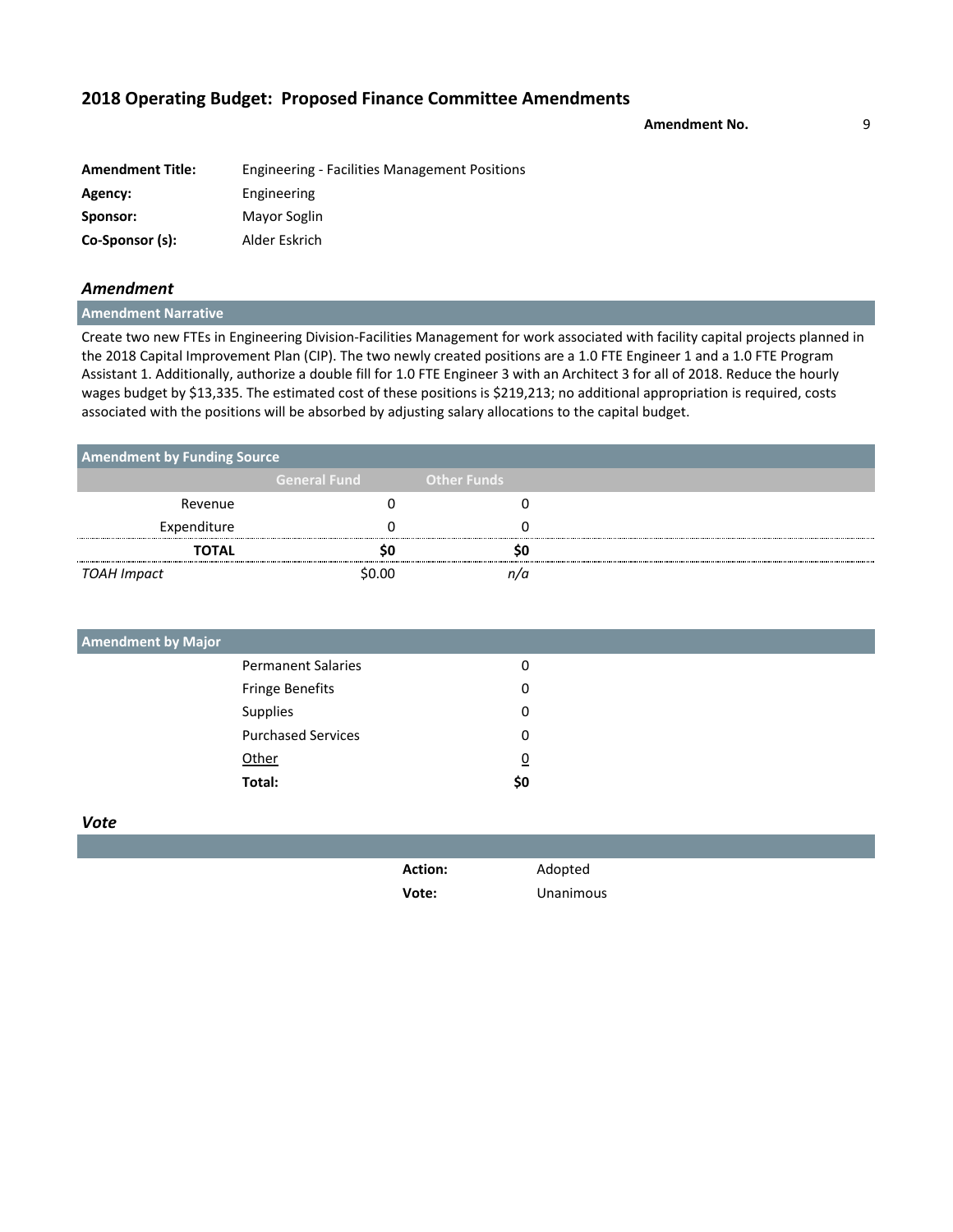Amendment No. **10** 

| <b>Amendment Title:</b> | Creation of Environmental Sustainability Project Lead |
|-------------------------|-------------------------------------------------------|
| Agency:                 | Engineering                                           |
| Sponsor:                | Alder Eskrich                                         |
| Co-Sponsor (s):         | Alder DeMarb, Alder Bidar-Sielaff, Alder Wood         |

### *Amendment*

**Amendment Narrative**

Create a 1.0 FTE Environmental Sustainability Projects Lead within the Engineering Division. No additional appropriation is required, this position will be fully charged to the Sustainability Improvement program in the Engineering-Facilities Management Capital Budget.

| <b>Amendment by Funding Source</b> |                     |                    |
|------------------------------------|---------------------|--------------------|
|                                    | <b>General Fund</b> | <b>Other Funds</b> |
| Revenue                            |                     |                    |
| Expenditure                        |                     |                    |
| <b>TOTAL</b>                       |                     |                    |
| TOAH Impact                        | \$0.00              |                    |

| <b>Amendment by Major</b> |          |  |
|---------------------------|----------|--|
| <b>Permanent Salaries</b> | 0        |  |
| Fringe Benefits           | 0        |  |
| Supplies                  | 0        |  |
| <b>Purchased Services</b> | 0        |  |
| Other                     | <u>0</u> |  |
| Total:                    | \$0      |  |

| <b>Action:</b> | Adopted as Amended                                                                                                           |
|----------------|------------------------------------------------------------------------------------------------------------------------------|
| Vote:          | Unanimous                                                                                                                    |
|                | <b>Amended Langauge:</b> This position will be moved to the General Fund upon<br>Common Council adoption of the energy plan. |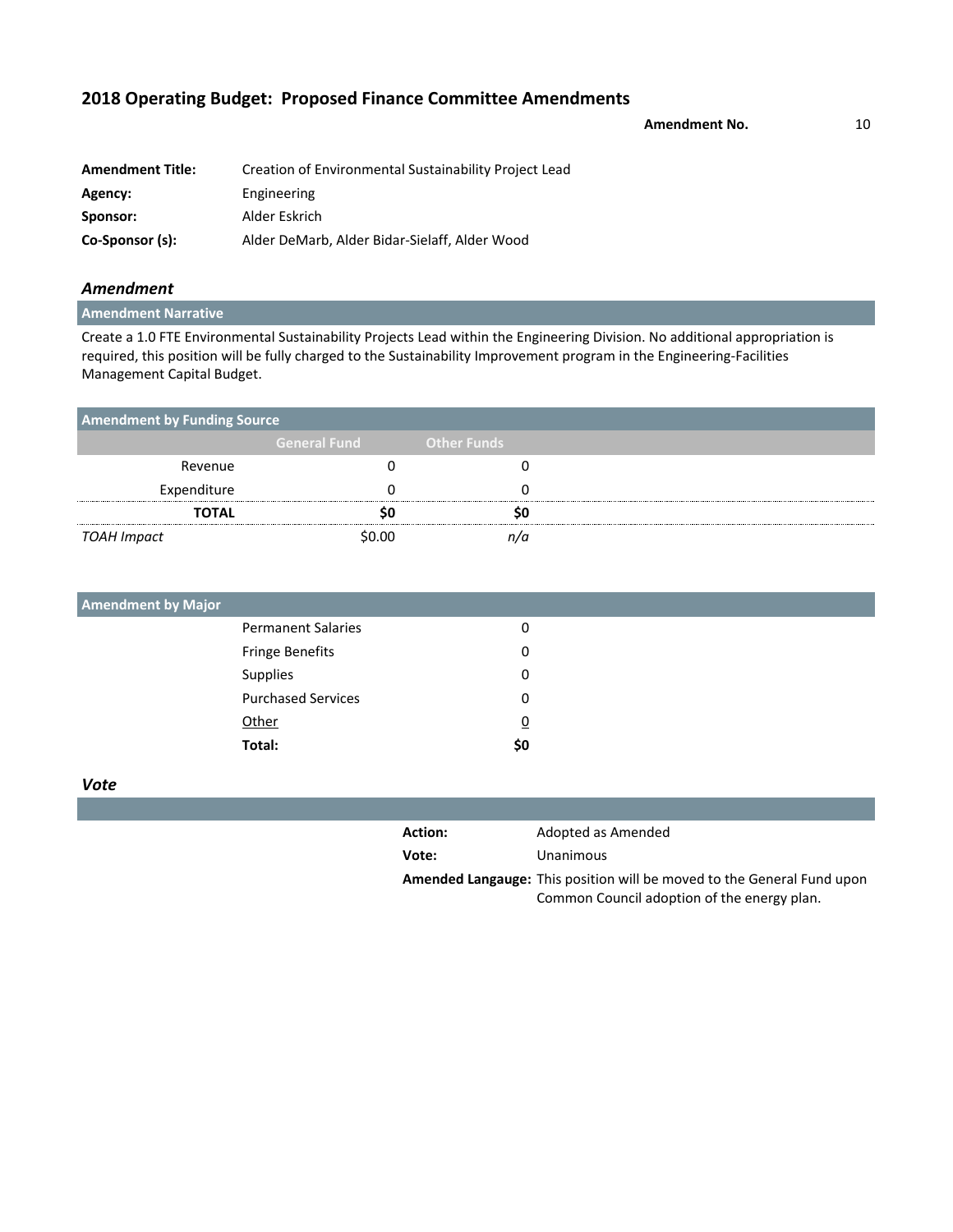**Amendment No.** 11

| <b>Amendment Title:</b> | <b>Special Teams Training</b> |
|-------------------------|-------------------------------|
| Agency:                 | Fire                          |
| Sponsor:                | Alder Skidmore                |
| Co-Sponsor (s):         |                               |

### *Amendment*

**Amendment Narrative**

Appropriate \$55,335 for Special Teams Training in the Fire Department's Operating Budget.

| <b>Amendment by Funding Source</b> |                     |                    |  |
|------------------------------------|---------------------|--------------------|--|
|                                    | <b>General Fund</b> | <b>Other Funds</b> |  |
| Revenue                            |                     |                    |  |
| Expenditure                        | \$55,335            |                    |  |
| TOTAL                              | \$55,335            |                    |  |
| TOAH Impact                        | \$0.60              |                    |  |

| <b>Amendment by Major</b> |          |
|---------------------------|----------|
| <b>Permanent Salaries</b> | \$46,500 |
| <b>Fringe Benefits</b>    | \$8,000  |
| Supplies                  | 0        |
| <b>Purchased Services</b> | 0        |
| <b>Other</b>              | <u>0</u> |
| Total:                    | \$54,500 |

| <b>Action:</b> | Adopted   |
|----------------|-----------|
| Vote:          | Unanimous |
|                |           |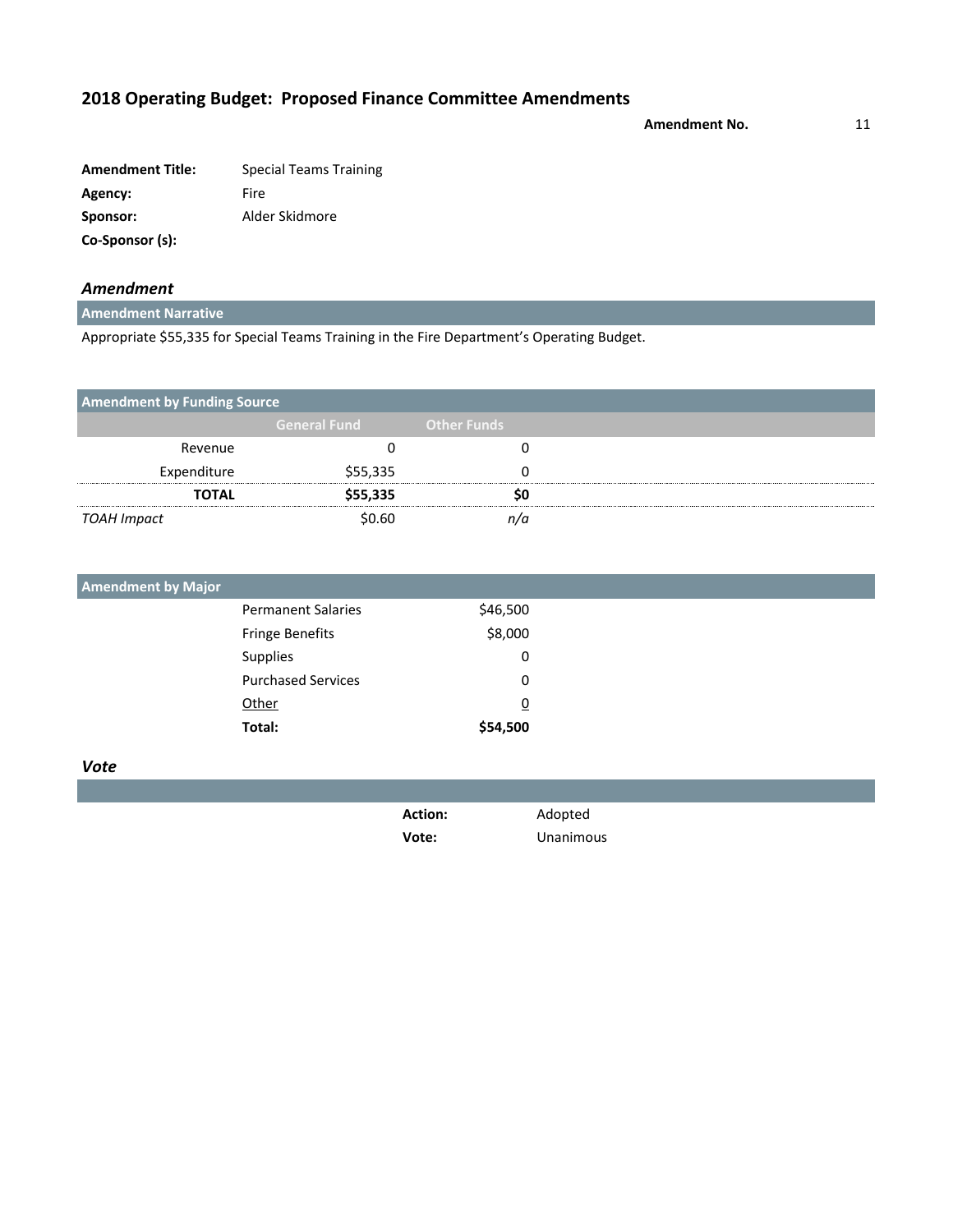**Amendment No.** 12

| <b>Amendment Title:</b> | Fire Data Analyst Position |
|-------------------------|----------------------------|
| Agency:                 | Fire                       |
| Sponsor:                | Alder Skidmore             |
| Co-Sponsor (s):         | Alder DeMarb               |

### *Amendment*

**Amendment Narrative**

Add \$64,460 in the Fire Department's budget to create a 1.0 FTE Data Analyst position.

| <b>Amendment by Funding Source</b> |                     |                    |  |
|------------------------------------|---------------------|--------------------|--|
|                                    | <b>General Fund</b> | <b>Other Funds</b> |  |
| Revenue                            |                     |                    |  |
| Expenditure                        | \$62,460            |                    |  |
| <b>TOTAL</b>                       | \$62,460            |                    |  |
| TOAH Impact                        | \$በ 67              |                    |  |

| <b>Amendment by Major</b> |          |
|---------------------------|----------|
| <b>Permanent Salaries</b> | \$45,360 |
| <b>Fringe Benefits</b>    | \$17,100 |
| <b>Supplies</b>           | 0        |
| <b>Purchased Services</b> | 0        |
| Other                     | <u>0</u> |
| Total:                    | \$62,460 |

| <b>Action:</b> | Failed    |
|----------------|-----------|
| Vote:          | Unanimous |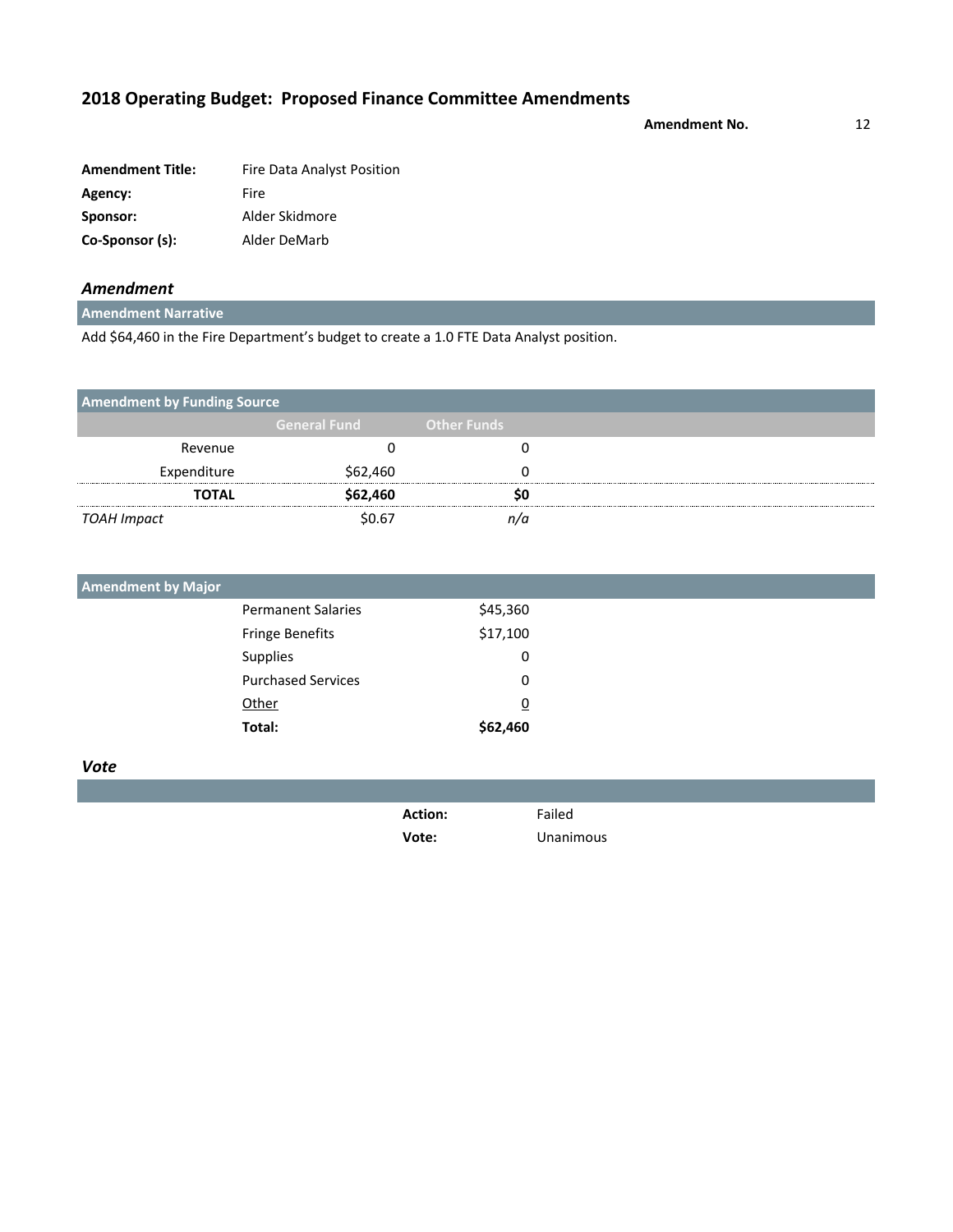**Amendment No.** 13

**Amendment Title:** Fire Recruitment Process Agency: Fire **Sponsor:** Alder Skidmore **Co-Sponsor (s):**

### *Amendment*

### **Amendment Narrative**

Appropriate \$65,775 for applicant recruiting, testing, interviews, and pre-employment expenses in the Fire Department budget.

| <b>Amendment by Funding Source</b> |                     |                    |  |
|------------------------------------|---------------------|--------------------|--|
|                                    | <b>General Fund</b> | <b>Other Funds</b> |  |
| Revenue                            |                     |                    |  |
| Expenditure                        | \$65,775            |                    |  |
| <b>TOTAL</b>                       | \$65,775            |                    |  |
| TOAH Impact                        | \$0.71              |                    |  |

| <b>Amendment by Major</b> |                           |          |  |
|---------------------------|---------------------------|----------|--|
|                           | <b>Permanent Salaries</b> | \$12,500 |  |
|                           | <b>Fringe Benefits</b>    | \$2,375  |  |
|                           | Supplies                  | \$12,900 |  |
|                           | <b>Purchased Services</b> | \$38,000 |  |
|                           | Other                     | <u>0</u> |  |
|                           | Total:                    | \$65,775 |  |

| <b>Action:</b> | Adopted   |
|----------------|-----------|
| Vote:          | Unanimous |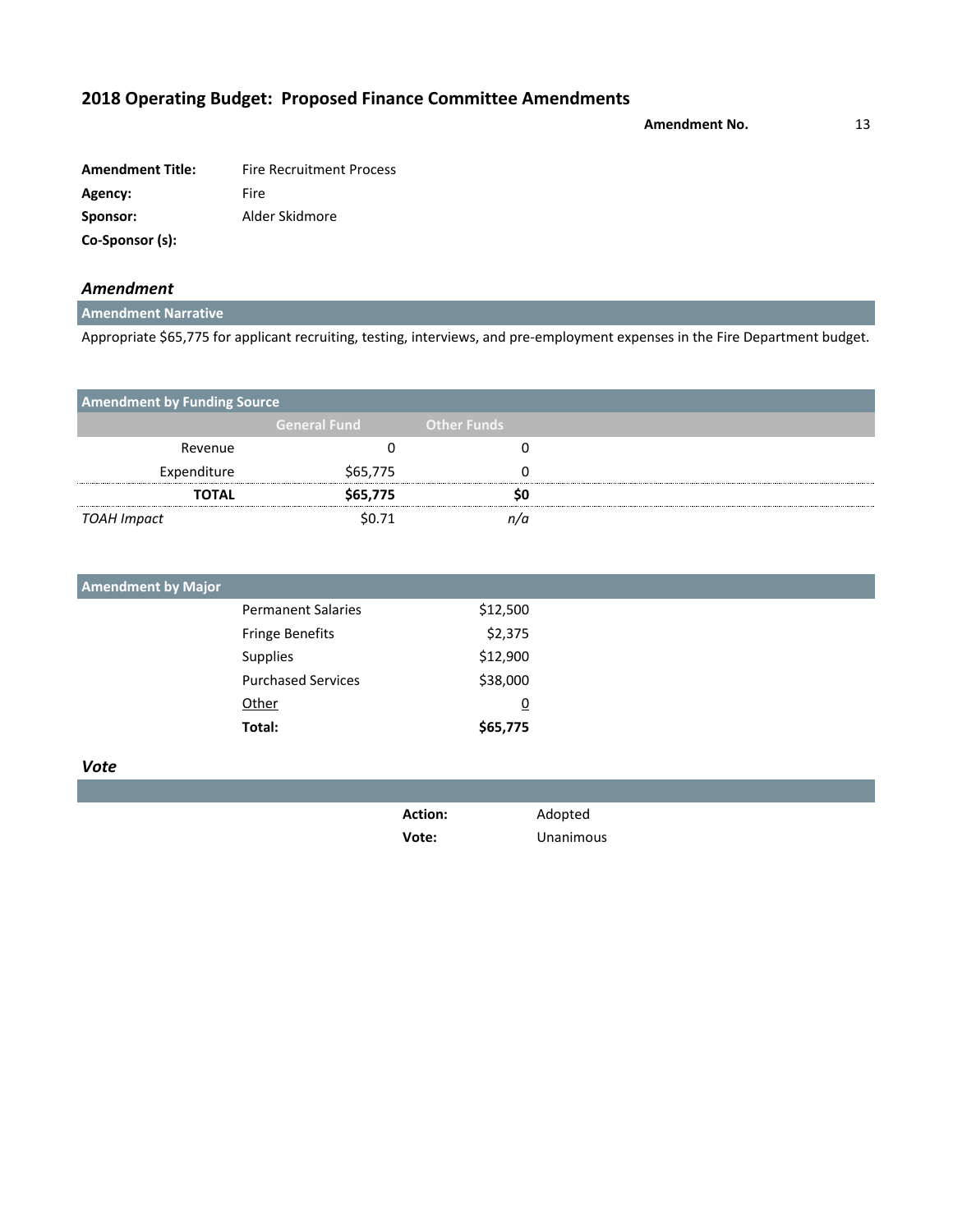**Amendment No.** 14

| <b>Amendment Title:</b> | Eliminate Communications Manager                            |
|-------------------------|-------------------------------------------------------------|
| Agency:                 | Information Technology                                      |
| Sponsor:                | Alder Eskrich                                               |
| Co-Sponsor (s):         | Alder DeMarb, Alder Rummel, Alder Bidar-Sielaff, Alder Wood |

### *Amendment*

### **Amendment Narrative**

Remove \$90,000 (and the corresponding FTE) from the Information Technology budget for the creation of a Communications Manager position.

| <b>Amendment by Funding Source</b> |                     |                    |  |
|------------------------------------|---------------------|--------------------|--|
|                                    | <b>General Fund</b> | <b>Other Funds</b> |  |
| Revenue                            |                     |                    |  |
| Expenditure                        | -90,000             |                    |  |
| TOTAL                              | $-$ \$90,000        |                    |  |
| TOAH Impact                        | $-50.97$            |                    |  |

| <b>Amendment by Major</b> |                           |            |
|---------------------------|---------------------------|------------|
|                           | <b>Permanent Salaries</b> | -73,454    |
|                           | <b>Fringe Benefits</b>    | $-16,546$  |
|                           | Supplies                  | 0          |
|                           | <b>Purchased Services</b> | 0          |
|                           | Other                     | <u>0</u>   |
|                           | Total:                    | $-$90,000$ |

| Action:  | Adopted   |                   |
|----------|-----------|-------------------|
| Vote:    | $5 - 1$   |                   |
| Yes      | <b>No</b> | <b>Not Voting</b> |
| Eskrich  |           |                   |
| McKinney |           |                   |
| Rummel   |           |                   |
|          | Skidmore  |                   |
| Verveer  |           |                   |
| Wood     |           |                   |
|          |           | Soglin            |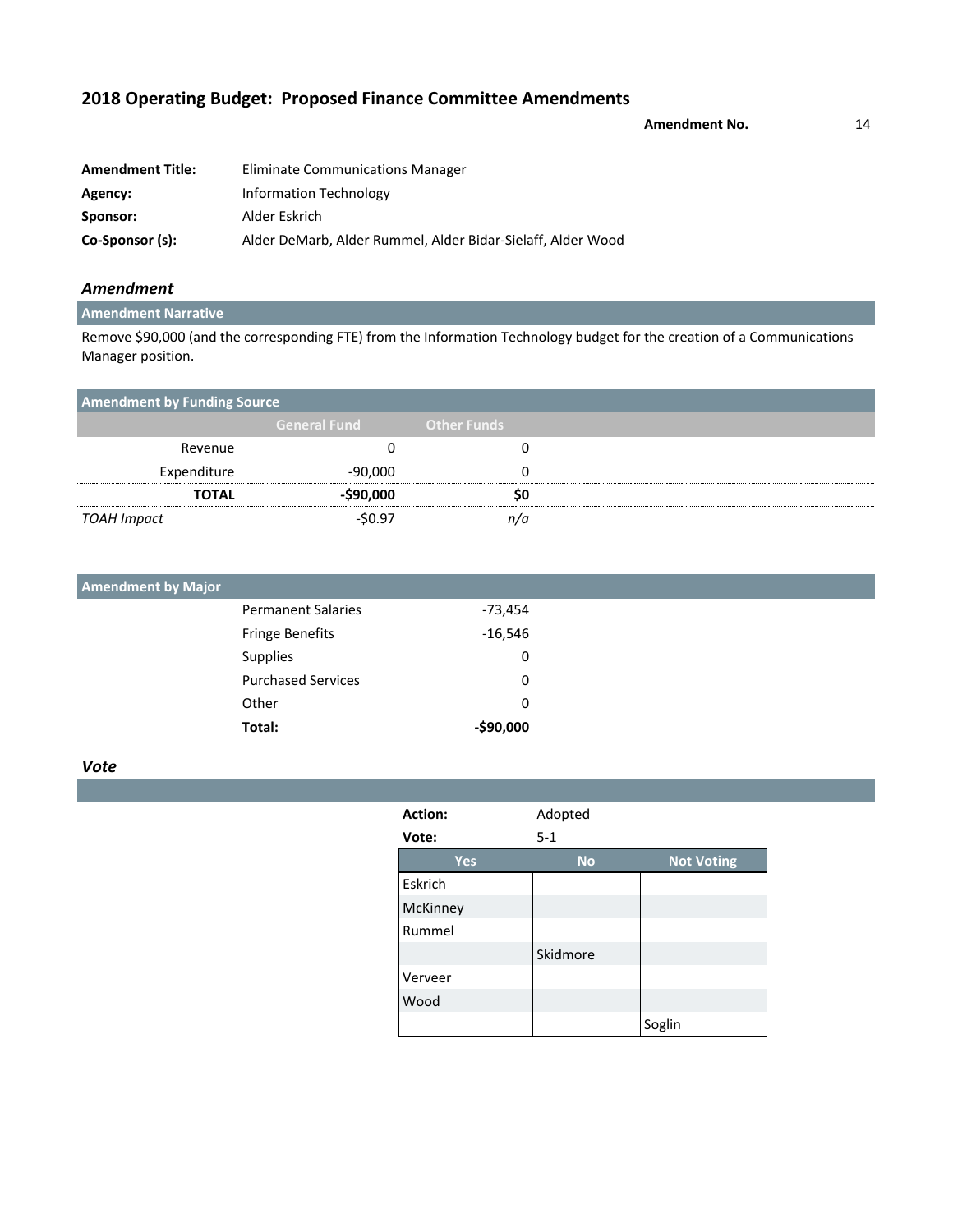**Amendment No.** 15

| <b>Amendment Title:</b> | Reduce Travel & Training Budget in Mayor's Office |
|-------------------------|---------------------------------------------------|
| Agency:                 | Mavor                                             |
| Sponsor:                | Alder Rummel                                      |
| Co-Sponsor (s):         | Alder Ahrens                                      |

### *Amendment*

**Amendment Narrative**

Reduce the travel and training budget within the Mayor's Office by \$30,000 from \$57,000 to \$27,000.

| <b>Amendment by Funding Source</b> |                     |                    |
|------------------------------------|---------------------|--------------------|
|                                    | <b>General Fund</b> | <b>Other Funds</b> |
| Revenue                            |                     |                    |
| Expenditure                        | $-30,000$           |                    |
| <b>TOTAL</b>                       | $-530,000$          | so                 |
| TOAH Impact                        | $-50.32$            | n/a                |

| <b>Amendment by Major</b> |                           |              |  |
|---------------------------|---------------------------|--------------|--|
|                           | <b>Permanent Salaries</b> |              |  |
|                           | <b>Fringe Benefits</b>    |              |  |
|                           | Supplies                  |              |  |
|                           | <b>Purchased Services</b> | $-30,000$    |  |
|                           | Other                     |              |  |
|                           | Total:                    | $-$ \$30,000 |  |

| Action: | Failed    |                   |
|---------|-----------|-------------------|
| Vote:   | $2 - 4$   |                   |
| Yes     | <b>No</b> | <b>Not Voting</b> |
| Eskrich |           |                   |
|         | McKinney  |                   |
| Rummel  |           |                   |
|         | Skidmore  |                   |
|         | Verveer   |                   |
|         | Wood      |                   |
|         |           | Soglin            |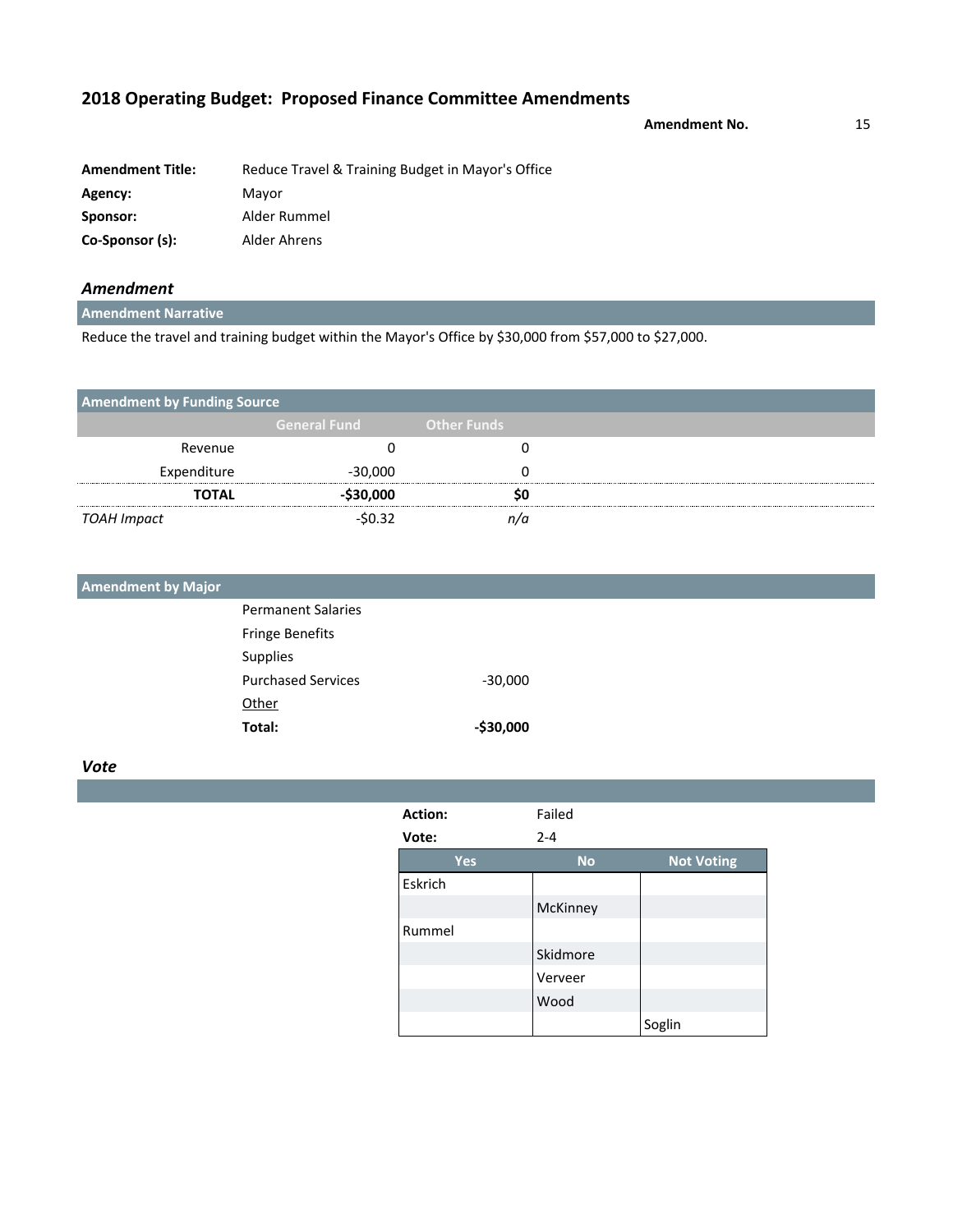**Amendment No.** 16

| <b>Amendment Title:</b> | Residential Parking Permit Program |
|-------------------------|------------------------------------|
| Agency:                 | Parking                            |
| Sponsor:                | Alder Verveer                      |
| Co-Sponsor (s):         | Alder Wood                         |

#### *Amendment*

**Amendment Narrative**

Add a highlight to the Parking Utility's budget: The 2018 Executive Budget increases the Parking Utility's salary and benefit expenses (\$395,000) to reflect the cost of the Parking Enforcement Officers (Police employees) enforcing the Residential Parking Permit Program and other time restriction parking regulations. These costs have historically been reflected in the Police Department's budget. To fully fund the program, including enforcement, by permit revenue the annual permit fee would need to increase from \$28 to \$105. Any increase would require an ordinance change adopted by the Common Council.

| <b>Amendment by Funding Source</b> |                     |                    |  |
|------------------------------------|---------------------|--------------------|--|
|                                    | <b>General Fund</b> | <b>Other Funds</b> |  |
| Revenue                            |                     |                    |  |
| Expenditure                        |                     |                    |  |
| TOTAL                              |                     |                    |  |
| TOAH Impact                        | \$በ በበ              |                    |  |

| <b>Amendment by Major</b> |     |  |
|---------------------------|-----|--|
| <b>Permanent Salaries</b> | 0   |  |
| Fringe Benefits           | 0   |  |
| Supplies                  | 0   |  |
| <b>Purchased Services</b> | 0   |  |
| Other                     | ₫   |  |
| Total:                    | \$0 |  |
|                           |     |  |

| <b>Action:</b> | Adopted   |
|----------------|-----------|
| Vote:          | Unanimous |
|                |           |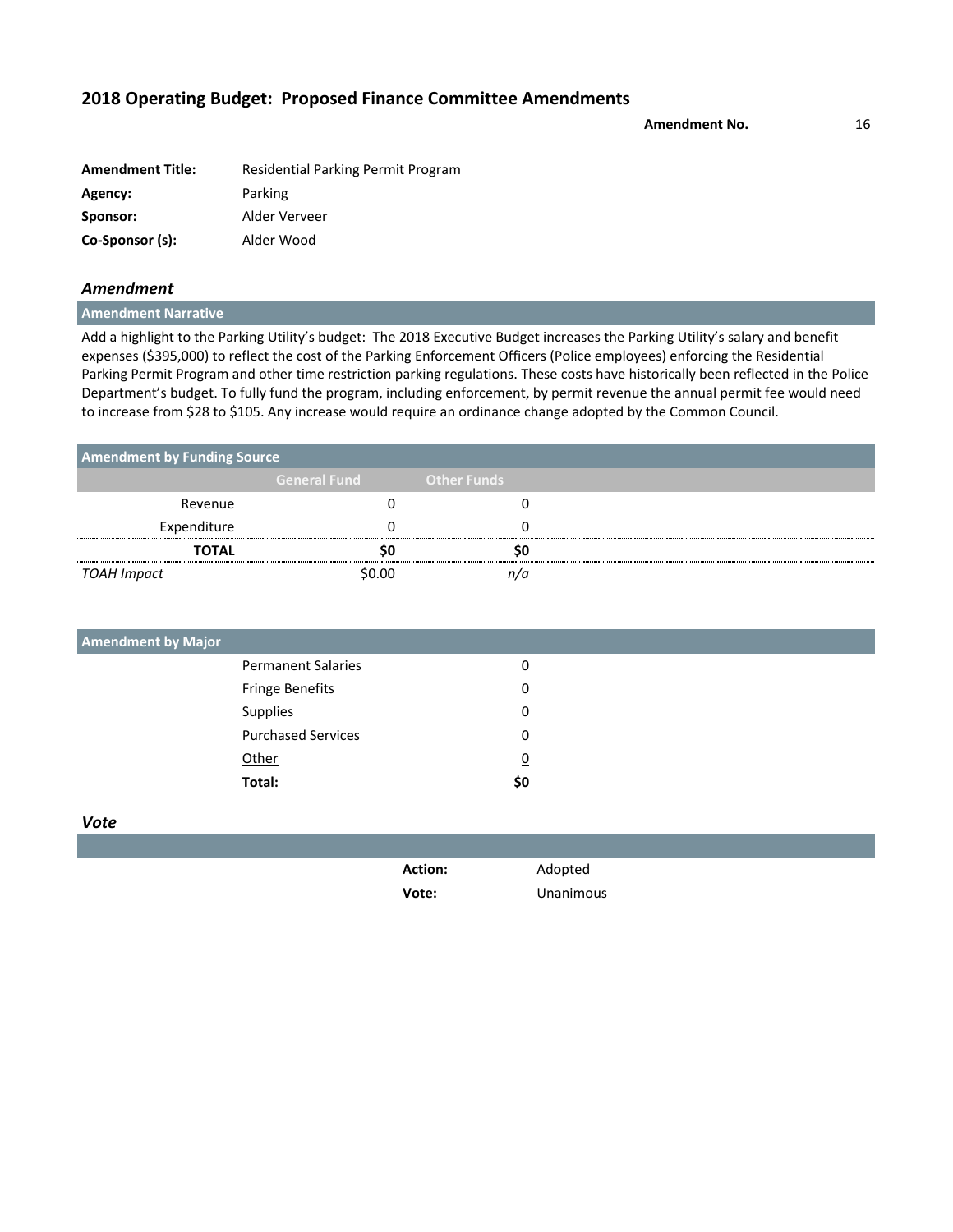**Amendment No.** 17

| <b>Amendment Title:</b> | Landscape Architect |
|-------------------------|---------------------|
| Agency:                 | Parks               |
| Sponsor:                | Mayor Soglin        |
| Co-Sponsor (s):         | Alder Verveer       |

### *Amendment*

### **Amendment Narrative**

Add 1.0 FTE Landscape Architect position in the Parks Division operating budget and reallocate the percentages charged to capital for employees in the Planning and Development team resulting in no additional levy support for the position. No additional appropriation is required.

|              | <b>Amendment by Funding Source</b> |                    |  |  |  |
|--------------|------------------------------------|--------------------|--|--|--|
|              | <b>General Fund</b>                | <b>Other Funds</b> |  |  |  |
| Revenue      |                                    |                    |  |  |  |
| Expenditure  |                                    |                    |  |  |  |
| <b>TOTAL</b> |                                    |                    |  |  |  |
| TOAH Impact  | \$0.00                             |                    |  |  |  |

| <b>Amendment by Major</b> |          |  |
|---------------------------|----------|--|
| <b>Permanent Salaries</b> | 0        |  |
| Fringe Benefits           | 0        |  |
| Supplies                  | 0        |  |
| <b>Purchased Services</b> | 0        |  |
| Other                     | <u>0</u> |  |
| Total:                    | \$0      |  |

*Vote*

**Action:** Adopted

**Vote:** Unanimous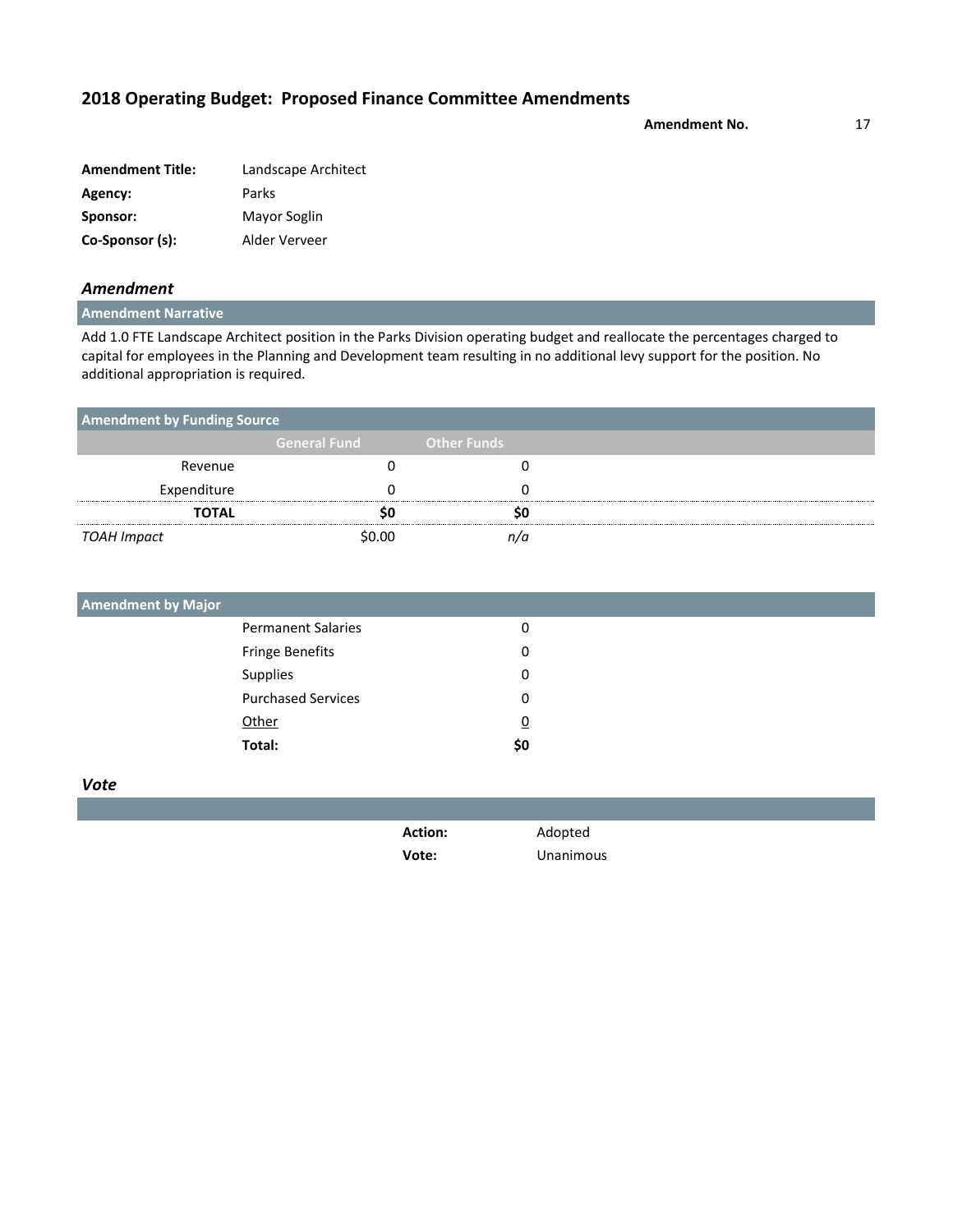**Amendment No.** 18

| <b>Amendment Title:</b> | Naloxone Replacement Dispensers                                                                                      |
|-------------------------|----------------------------------------------------------------------------------------------------------------------|
| Agency:                 | Police                                                                                                               |
| Sponsor:                | Alder Eskrich                                                                                                        |
| Co-Sponsor (s):         | Alder DeMarb, Alder Verveer, Alder Bidar-Sielaff, Alder Wood, Alder Palm, Alder Martin, Alder<br>Ahrens, Alder Clear |

### *Amendment*

**Amendment Narrative**

Appropriate \$10,000 for individual dispensers of naloxone in the Police Department Medical Supplies budget.

| <b>Amendment by Funding Source</b> |                     |                    |  |
|------------------------------------|---------------------|--------------------|--|
|                                    | <b>General Fund</b> | <b>Other Funds</b> |  |
| Revenue                            |                     |                    |  |
| Expenditure                        | \$10,000            |                    |  |
| <b>TOTAL</b>                       | \$10,000            |                    |  |
| TOAH Impact                        | \$0.11              |                    |  |

| <b>Amendment by Major</b> |          |
|---------------------------|----------|
| <b>Permanent Salaries</b> | 0        |
| <b>Fringe Benefits</b>    | 0        |
| Supplies                  | \$10,000 |
| <b>Purchased Services</b> | 0        |
| Other                     | <u>0</u> |
| Total:                    | \$10,000 |

| <b>Action:</b> | Adopted   |
|----------------|-----------|
| Vote:          | Unanimous |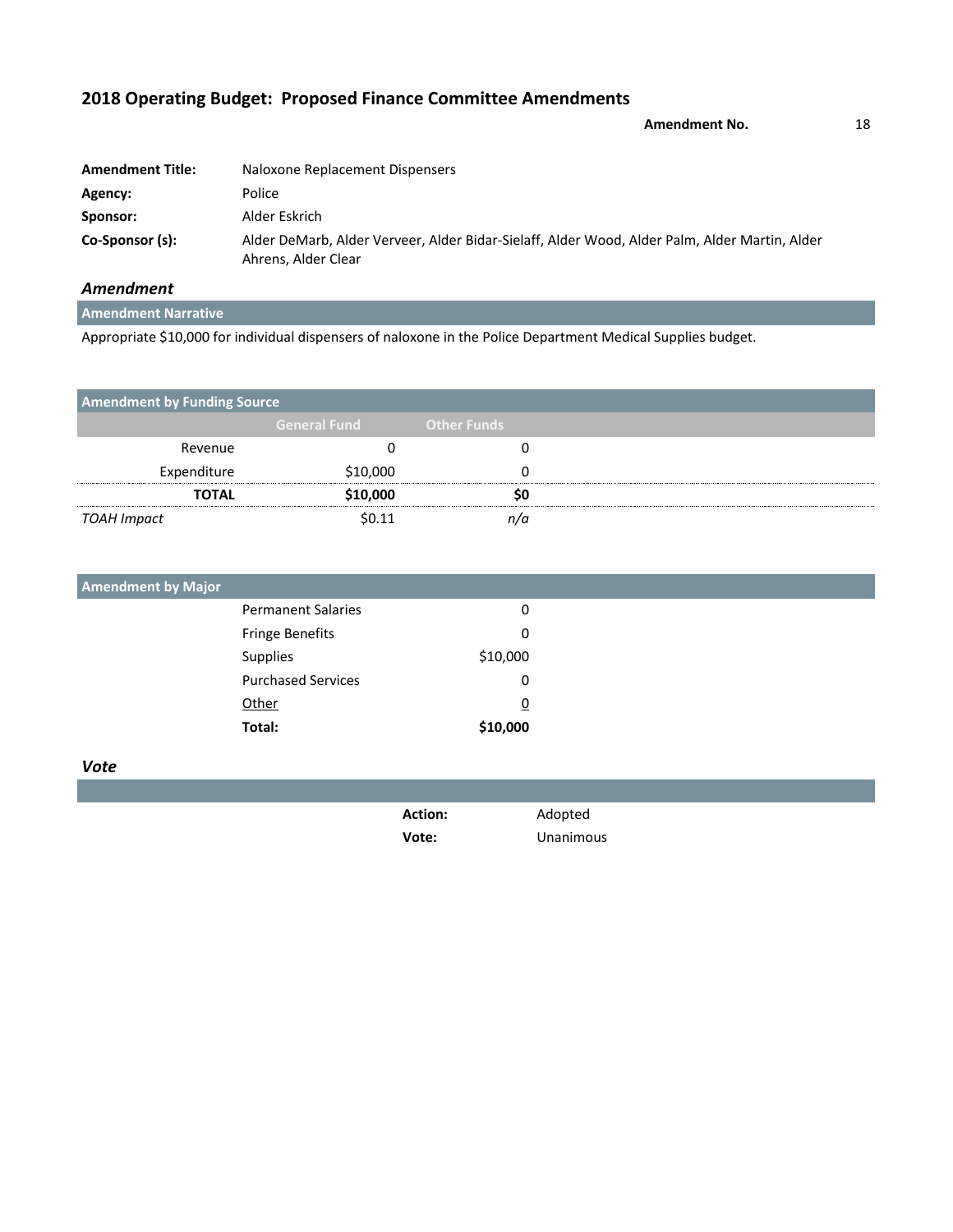**Amendment No.** 19

| <b>Amendment Title:</b> | Increase City Match for COPS Grant          |
|-------------------------|---------------------------------------------|
| Agency:                 | Police                                      |
| Sponsor:                | Alder Skidmore                              |
| Co-Sponsor (s):         | Alder Verveer, Alder McKinney, Alder Ahrens |

### *Amendment*

**Amendment Narrative**

Appropriate \$400,000 to fully fund the City match for 15 Police Officer positions requested in a 2017 COPS Hiring grant application, should the grant be awarded. The proposed amendment reflects the local match for the requested grant; should the grant be awarded the Police Department's grant budget will be amended accordingly to reflect the full award.

| <b>Amendment by Funding Source</b> |                     |                    |  |
|------------------------------------|---------------------|--------------------|--|
|                                    | <b>General Fund</b> | <b>Other Funds</b> |  |
| Revenue                            |                     |                    |  |
| Expenditure                        | \$400,000           |                    |  |
| <b>TOTAL</b>                       | \$400,000           |                    |  |
| TOAH Impact                        | \$4.31              |                    |  |

| <b>Amendment by Major</b> |           |
|---------------------------|-----------|
| <b>Permanent Salaries</b> | 0         |
| <b>Fringe Benefits</b>    | 0         |
| Supplies                  | 0         |
| <b>Purchased Services</b> | 0         |
| Other                     | 400,000   |
| Total:                    | \$400,000 |

| Action:    | Failed    |                   |
|------------|-----------|-------------------|
| Vote:      | $3 - 3$   |                   |
| <b>Yes</b> | <b>No</b> | <b>Not Voting</b> |
|            | Eskrich   |                   |
| McKinney   |           |                   |
|            | Rummel    |                   |
| Skidmore   |           |                   |
| Verveer    |           |                   |
|            | Wood      |                   |
|            |           | Soglin            |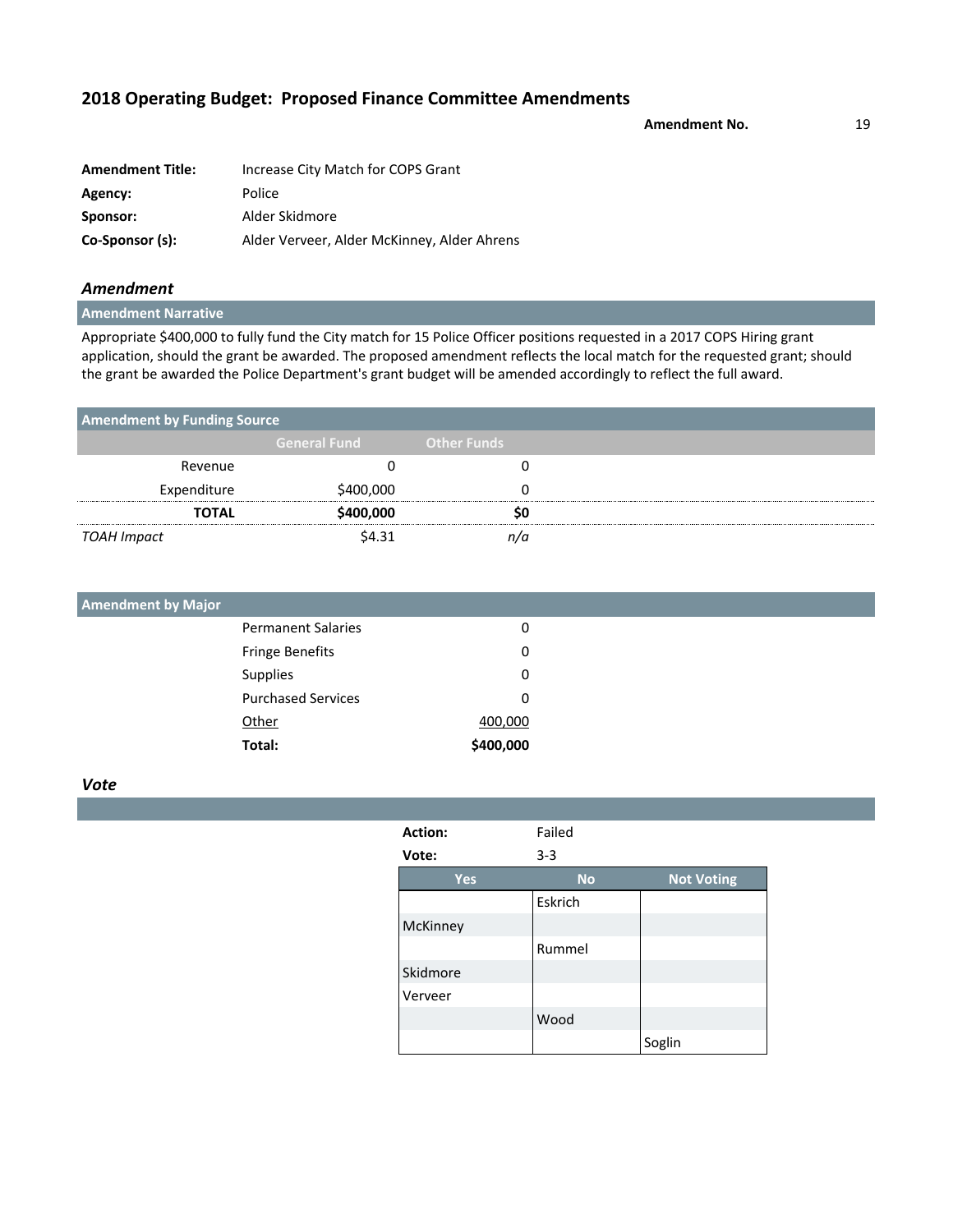|  |  | 2018 Operating Budget: Proposed Finance Committee Amendments |
|--|--|--------------------------------------------------------------|
|--|--|--------------------------------------------------------------|

**Amendment No.** 20

| <b>Amendment Title:</b> | Remove Funding for Violence Prevention Program  |
|-------------------------|-------------------------------------------------|
| Agency:                 | <b>Public Health</b>                            |
| Sponsor:                | Alder Eskrich                                   |
| Co-Sponsor (s):         | Alder DeMarb, Alder Bidar-Sielaff, Alder Carter |

### *Amendment*

**Amendment Narrative**

Remove \$250,000 of City General Fund appropriation for the Violence Prevention Program from Public Health.

| <b>Amendment by Funding Source</b> |                     |                    |  |
|------------------------------------|---------------------|--------------------|--|
|                                    | <b>General Fund</b> | <b>Other Funds</b> |  |
| Revenue                            |                     |                    |  |
| Expenditure                        | $-$250,000$         |                    |  |
| <b>TOTAL</b>                       | $-$ \$250,000       |                    |  |
| TOAH Impact                        | -\$2.69             |                    |  |

| <b>Amendment by Major</b> |                           |             |
|---------------------------|---------------------------|-------------|
|                           | <b>Permanent Salaries</b> | 0           |
|                           | <b>Fringe Benefits</b>    | 0           |
|                           | Supplies                  | 0           |
|                           | <b>Purchased Services</b> | $-5250,000$ |
|                           | Other                     | <u>0</u>    |
|                           | Total:                    | $-$250,000$ |

| Action: | Failed    |                   |
|---------|-----------|-------------------|
| Vote:   | $1 - 5$   |                   |
| Yes     | <b>No</b> | <b>Not Voting</b> |
| Eskrich |           |                   |
|         | McKinney  |                   |
|         | Rummel    |                   |
|         | Skidmore  |                   |
|         | Verveer   |                   |
|         | Wood      |                   |
|         |           | Soglin            |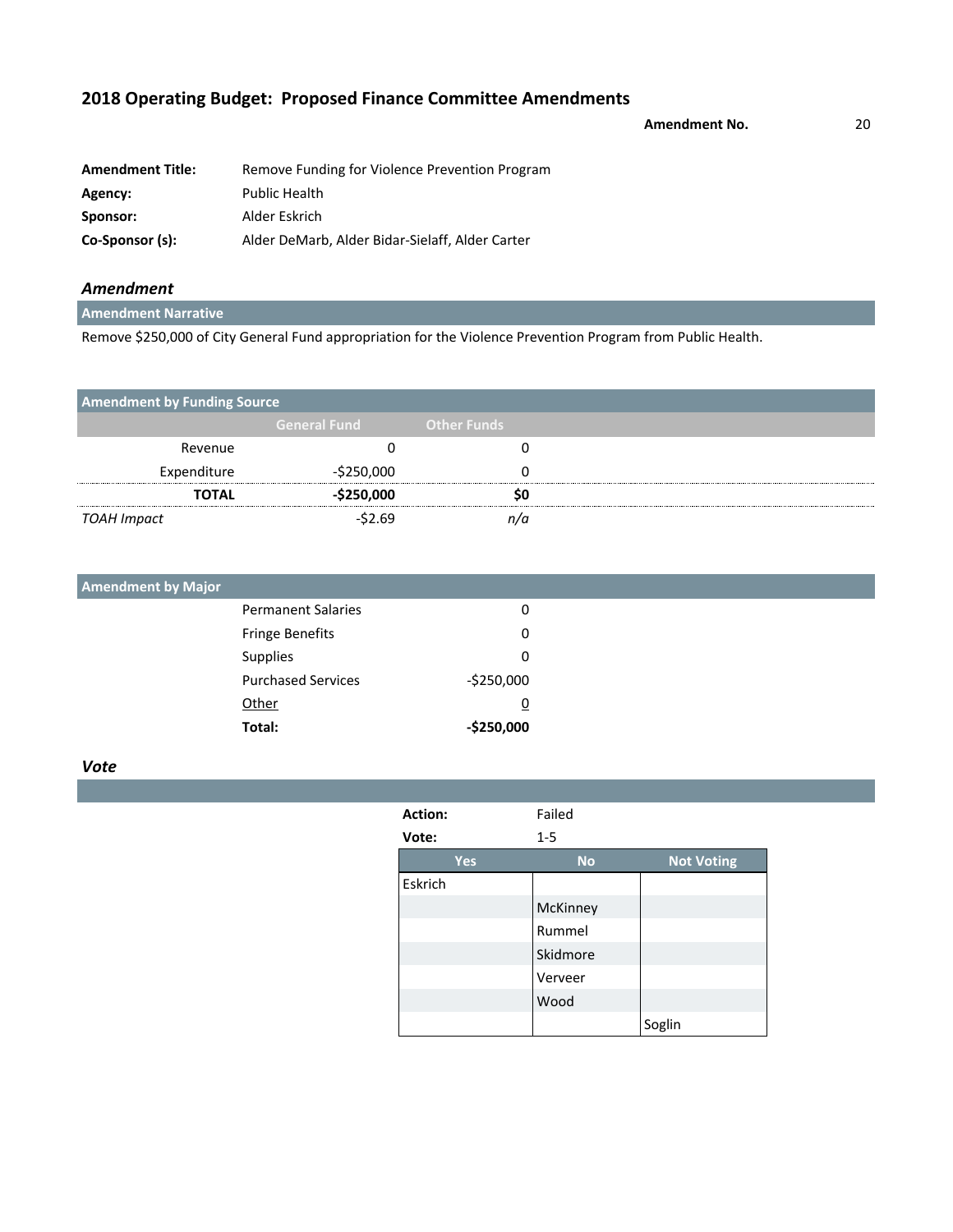**Amendment No.** 21

| <b>Amendment Title:</b> | <b>Pavement Marking Supplies</b> |
|-------------------------|----------------------------------|
| Agency:                 | <b>Traffic Engineering</b>       |
| Sponsor:                | Alder Rummel                     |
| Co-Sponsor (s):         | Alder Verveer, Alder Zellers     |

### *Amendment*

**Amendment Narrative**

Appropriate \$25,000 for pavement marking supplies in the Traffic Engineering Work Supplies budget.

| <b>Amendment by Funding Source</b> |                     |                    |  |
|------------------------------------|---------------------|--------------------|--|
|                                    | <b>General Fund</b> | <b>Other Funds</b> |  |
| Revenue                            |                     |                    |  |
| Expenditure                        | \$25,000            |                    |  |
| <b>TOTAL</b>                       | \$25,000            |                    |  |
| TOAH Impact                        | ሩስ ን7               |                    |  |

| <b>Amendment by Major</b> |          |
|---------------------------|----------|
| <b>Permanent Salaries</b> | 0        |
| <b>Fringe Benefits</b>    | 0        |
| Supplies                  | \$25,000 |
| <b>Purchased Services</b> | 0        |
| Other                     | <u>0</u> |
| Total:                    | \$25,000 |

| <b>Action:</b> | Adopted   |
|----------------|-----------|
| Vote:          | Unanimous |
|                |           |